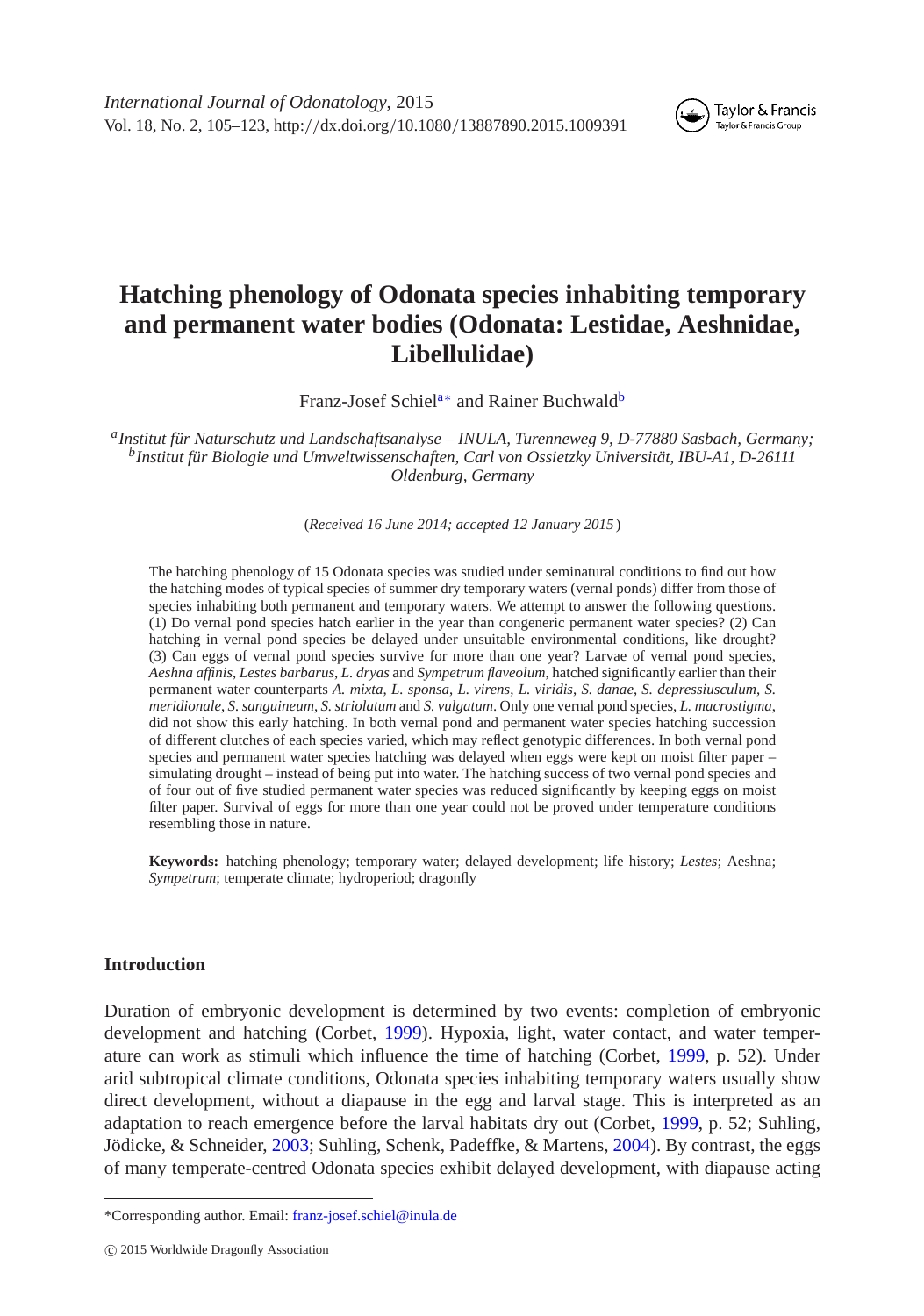as a mechanism to protect early larval stadia from low winter temperatures (Corbet, [1999,](#page-16-0) p. 56). Species showing only delayed development are known in six genera of Odonata (Corbet, [1999,](#page-16-0) p. 52), of which species of *Aeshna*, *Lestes* and *Sympetrum* predominate in European temporary water bodies. Two factors, with opposite effects, are likely to affect the timing of hatching in temperate-centred Odonata species adapted to summer dry temporary ponds (hereafter termed vernal ponds). On the one hand, these species have to avoid low temperatures because early larval stadia of Odonata are generally thought to be sensitive to low temperatures (Corbet, [1999\)](#page-16-0). Therefore, hatching is expected to happen only after water temperatures have reached a specific threshold value. On the other hand, larvae of univoltine species typical of vernal ponds ought to hatch early in the year, because the time for larval development is restricted due to the short time that these ponds contain water. This trait has already been demonstrated for *Lestes viridis* by De Block, Stoks, and De Bruyn [\(2005\)](#page-17-0): in populations of temporary ponds hatching took place earlier in the year than in populations of permanent ponds, the differences not being genetically fixed.

Little is known about the hatching phenology of European Odonata species with egg diapause. In order to identify mechanisms enabling typical inhabitants of vernal ponds to survive under the specific conditions of their habitats, the hatching phenologies of five European vernal pond species, namely *Aeshna affinis*, *Lestes barbarus*, *L. dryas*, *L. macrostigma*, and *Sympetrum flaveolum*, were compared with those of their permanent water congeners. In total we investigated 15 species under different conditions measuring timing of hatching and hatching success. We aimed to answer the following three questions:

- (1) Do typical vernal pond species hatch earlier in the course of the year than congeneric permanent water species?
- (2) Can hatching in vernal pond species be delayed under unsuitable environmental conditions, like drying of the larval habitat?
- (3) Can eggs of vernal pond species survive for more than one year?

### **Material and methods**

In our study we compared the hatching phenology of *Aeshna affinis*, *Lestes barbarus*, *L. dryas*, *L. macrostigma*, and *Sympetrum flaveolum*, all specialized to summer dry temporary waters, with congeners which are less specialized and can develop both in permanent and temporary waters including vernal ponds. For convenience we term the specialized species in the following "vernal pond species" and the less specialized species "permanent pond species". The permanent pond species included *A. mixta*, *L. sponsa*, *L. virens*, *L. viridis*, *S. danae*, *S. depressiusculum*, *S. meridionale*, *S. sanguineum*, *S. striolatum*, and *S. vulgatum*. We were not able to obtain eggs of all species simultaneously. Therefore, the study was carried out from 2005 to 2011 (Table [1\)](#page-2-0).

Eggs of Anisoptera species were obtained by catching copulating or ovipositing females. Eggs of *Sympetrum* species, which oviposit exophytically, were easy to obtain by dipping the female's abdomen into a tube with water (see Boehms, [1971;](#page-16-1) Robert, [1959\)](#page-17-1) or – in the case of *S. sanguineum* and *S. flaveolum* – onto a moistened piece of filter paper. Females of the two *Aeshna* species, with endophytic oviposition, were forced to lay their eggs in captivity into tissue paper. Eggs of *Lestes* species were collected from their oviposition plant tissues *in situ* (cf. Corbet, [1956a;](#page-16-2) Sawchyn & Church, [1973\)](#page-17-2). Eggs of all species were collected at different sites in southwestern Germany (in a range of 47°50' N to 49°11' N), those of *S. flaveolum* additionally at a karst elevated plain in Umbria, Central Italy (42°46 N). Stems of *Bolboschoenus maritimus* containing eggs of *L. macrostigma* were collected by Dr T. Benken in eastern Austria (47°47 N). The Anisoptera eggs were kept in Petri dishes lined with wet filter paper and put onto a moist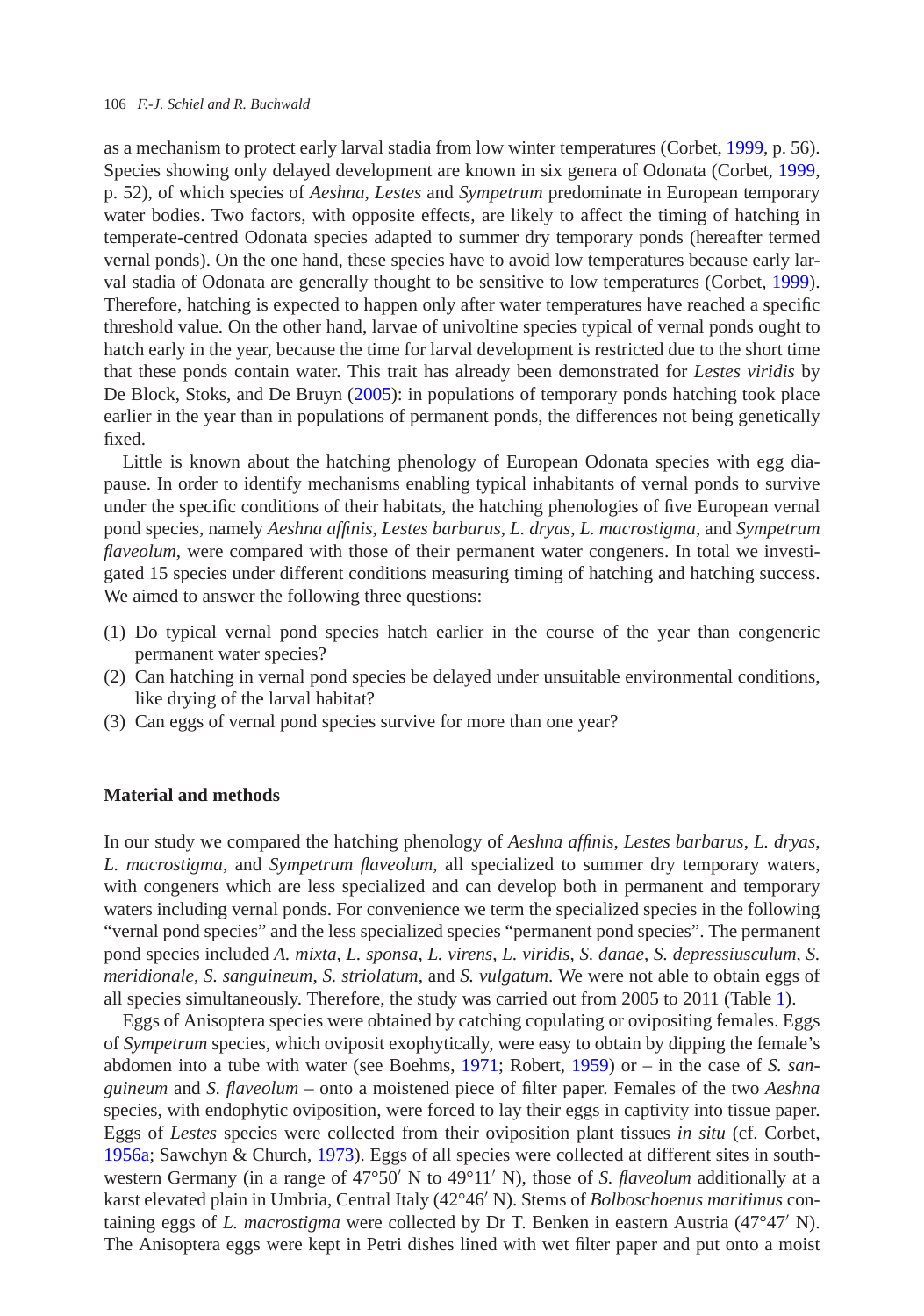|                                               | Year of survey |           |           |           |           |            |  |  |
|-----------------------------------------------|----------------|-----------|-----------|-----------|-----------|------------|--|--|
| Species                                       | 2005-2006      | 2006-2007 | 2007-2008 | 2008-2009 | 2009-2010 | 2010-2011  |  |  |
| Aeshna affinis<br>Vander Linden,<br>1820      |                |           |           | 855(9)    | 190(5)    | 157(1)     |  |  |
| Lestes barbarus<br>(Fabricius, 1798)          | 49 (37)        | 254(11)   |           |           | 20(2)     | 406 (22)   |  |  |
| Lestes dryas Kirby<br>1890                    |                |           |           |           |           | 242 (26)   |  |  |
| Lestes macrostigma<br>(Eversmann,<br>1836)    |                |           |           |           | 3(1)      | 11(10)     |  |  |
| Sympetrum flaveolum<br>(Linnaeus, 1758)       | 317(14)        |           |           | 252(11)   | 187(12)   | 301(10)    |  |  |
| Aeshna mixta<br>Latreille, 1805               |                |           | 452(3)    | 681(7)    | 198(2)    |            |  |  |
| Lestes sponsa<br>(Hansemann, 1823)            |                |           |           |           |           | 154(5)     |  |  |
| Lestes virens<br>(Charpentier, 1825)          |                | 207(10)   | 899 (20)  |           | 1,443(20) | 695 (17)   |  |  |
| Lestes viridis<br>(Vander Linden,<br>1825)    |                |           |           |           |           | 10,357(17) |  |  |
| Sympetrum danae<br>(Sulzer, 1776)             |                | 99(1)     | 255(8)    | 602(7)    | 197(4)    |            |  |  |
| Sympetrum<br>depressiusculum<br>(Selys, 1841) | 303(6)         | 708(7)    | 224(7)    | 490(6)    | 169(5)    |            |  |  |
| Sympetrum<br>meridionale<br>(Selys, 1841)     |                | 84(3)     |           |           |           |            |  |  |
| Sympetrum<br>sanguineum<br>(Müller, 1764)     |                | 33(7)     | 10(14)    | 44 (14)   | 190(10)   |            |  |  |
| Sympetrum striolatum<br>(Charpentier, 1840)   |                | 494 (5)   | 4336 (11) | 639(4)    | 163(5)    |            |  |  |
| Sympetrum vulgatum<br>(Linnaeus, 1758)        |                | 1257(4)   | 353(5)    | 233(1)    | 194(5)    |            |  |  |

<span id="page-2-0"></span>Table 1. Number of hatching events in the 15 species for which hatching phenology was studied from 2005/2006 to 2011. In parentheses are numbers of stems in *Lestes* species and numbers of clutches in *Aeshna* and *Sympetrum* species. Species specialized in vernal ponds are indicated in bold.

piece of cotton. Water was added when necessary to prevent desiccation. *Lestes* eggs were kept in the oviposition tissues placed in plastic boxes with a wet piece of cotton to prevent desiccation. We exclusively used rain water to prevent accumulation of soluble salts. The program xlstat2014 (Addinsoft, [2014\)](#page-16-3) was used for all statistical tests. The sampled eggs were subdivided into different fractions for the following experiments.

# *Comparison of hatching phenology*

Eggs of *Sympetrum* and *Aeshna* species were placed in closed Petri dishes filled with 10–30 ml rain water, those of *Lestes* species in uncovered larger plastic boxes containing plant stems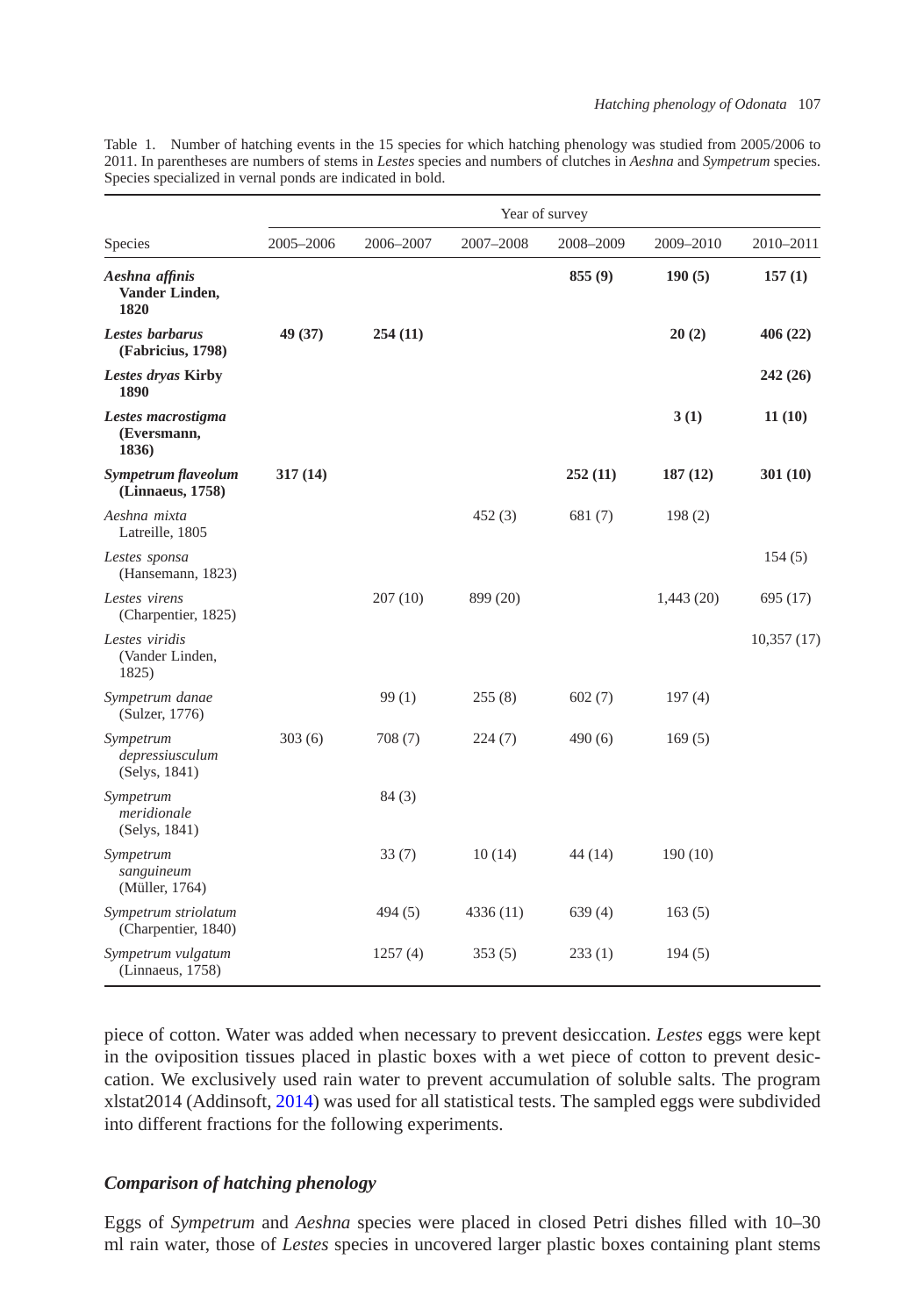with eggs and filled with 400 ml rain water. Twigs with eggs of *L. viridis* were placed in an open bucket with water-covered bottom; the eggs did not come into contact with water. From 2005/2006 to 2008/2009 hatching phenology was documented clutch-wise for all Anisoptera species. In 2009/2010 and 2010/2011 and generally for *Lestes* species, in which single clutches could not be discriminated, eggs of different clutches were mixed. Altogether 218 clutches of nine Anisoptera were involved and more than 163 stems containing eggs of six *Lestes* species (Table [1\)](#page-2-0). All eggs were kept under outdoor temperature and natural light conditions on an easterly exposed balcony  $(48°38' \text{ N}, 8°05' \text{ E})$ . The egg containers were kept together in open cardboard boxes placed on the floor. The eggs received direct sunlight only in June until 7:00 a.m. central European time for a time span not exceeding 30 min. Due to the incidence angle of sunrays eggs were not exposed to direct sunlight in any other month. There was no artificial source of light such as streetlamps disturbing natural photoperiod. A possible disturbance of natural photoperiod may have been caused by recording hatching events in the late evening.

The number of freshly hatched larvae was monitored daily, usually in the late evening; during periods with many hatching events additionally in the early morning. The hatchlings were removed from their containers to prevent double counting. In this way, we were able to determine the hatching date of each larva to a precision of one day. These basic data were analysed in three ways to document intraspecific variance both of different clutches and between years, and to compare interspecific differences. To document the degree of intraspecific variance of hatching date we compared clutches gathered from different females of the same species. We considered only clutches collected during a period of at most two weeks to eliminate seasonal effects. To get sufficient data for statistical analysis we decided a priori to analyse only clutches with a minimum of 20 successful hatching events. Because hatching dates of all species differed between years we also compared the inter-annual variance of hatching date. We could not use data from eggs collected in 2006 for this comparison, because they were kept in a refrigerator at constant 5°C and in dark from 8 February 2007 until 30 March 2007 due to a journey abroad by the first author. Suitable data for inter-annual, intraspecific comparison of hatching succession were available for four years in *S. depressiusculum* and *S. flaveolum*, for three years in *A. affinis*, *A. mixta*, *Lestes barbarus*, *L. virens*, *S. danae*, *S. sanguineum*, *S. striolatum*, and for two years in *S. vulgatum*. Since the data were not normally distributed the significance of all comparisons – intraspecific-intra-annual, intraspecific-inter-annual and interspecific – were tested with the nonparametrical Kruskal–Wallis test, followed by a pairwise comparison using the Mann–Whitney U test with Bonferroni adjustment.

We aimed to find out the minimum temperatures at which hatching of single species took place as well as the proportion of hatching events taking place at temperatures below  $5^{\circ}$ C and  $10^{\circ}$ C. Both were taken as an indirect measure of median hatching dates. Temperature data for this analysis were measured in 2010 and 2011 with a thermometer placed next to the egg containers. Due to the small water volumes ranging from 10–30 ml in the Petri dishes up to a maximum of 400 ml in the plastic boxes we assumed that the recorded air temperatures outside were a reasonably good approximation of the water temperatures inside the hatching containers. Minimum hatching temperatures refer to the highest recorded temperatures measured in the time span between two hatching examinations. Temperature was measured five times during the day (morning, noon, afternoon, evening, night).

The median hatching dates from *S. depressiusculum* and *S. flaveolum* of each of the four years were correlated with the average diel temperatures from 1 January until the median hatching date of the respective species using Spearman's rank correlation. Average diel temperatures were calculated by summing the daily average air temperatures from the weather station and dividing the sum by the number of days from 1 January and the median hatching date of the respective species in the respective year. We took average diel temperature as independent and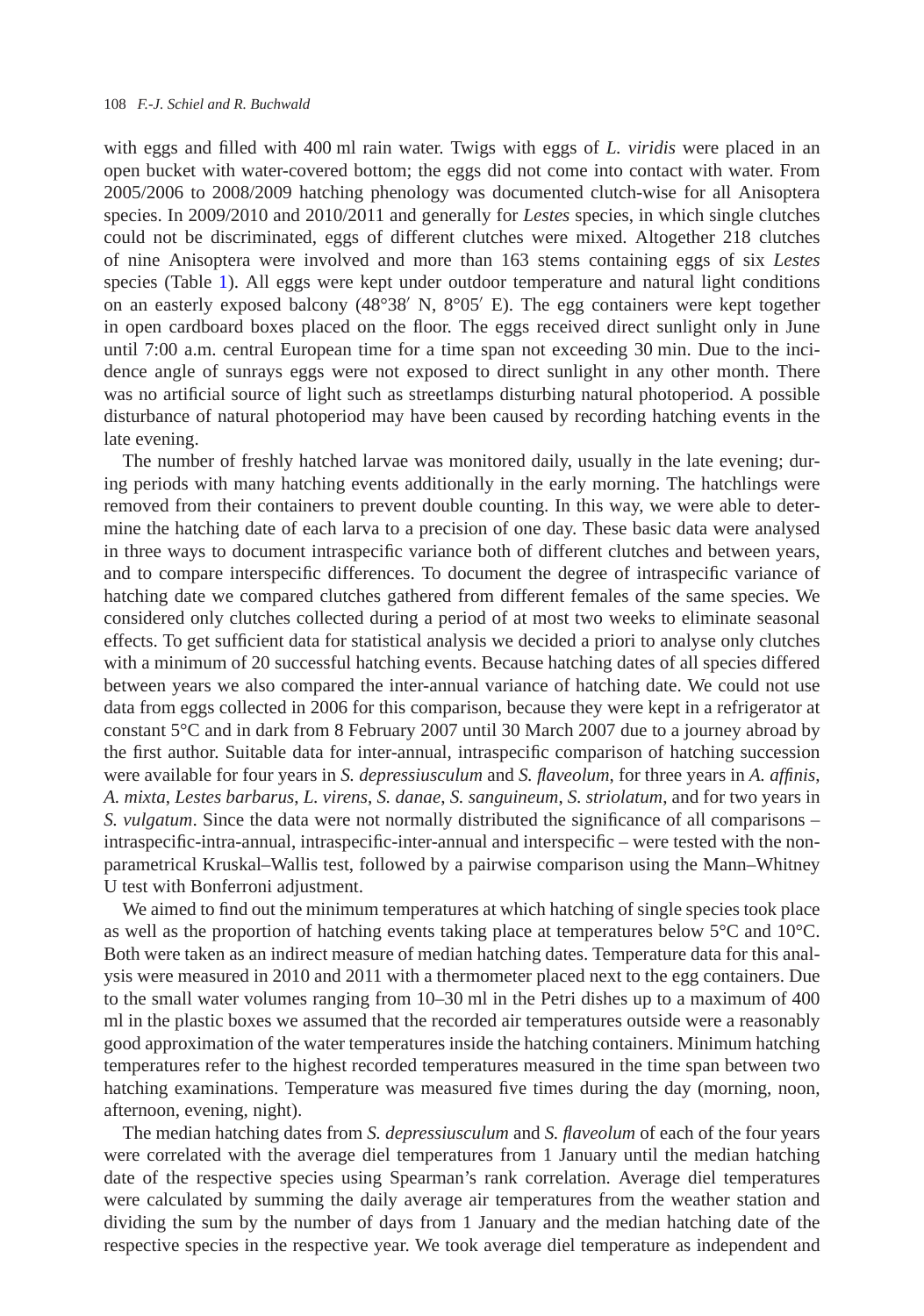|      |        |     |               |                     |        |       | January February March April May June July August September October November December |      |     |        |
|------|--------|-----|---------------|---------------------|--------|-------|---------------------------------------------------------------------------------------|------|-----|--------|
| 2005 |        |     |               |                     |        |       | 16.4                                                                                  | 11.3 | 4.8 | 1.9    |
| 2006 | $-1.2$ | 1.4 | $4.6^{\circ}$ | 9.9 14.7 18.8 23.9  |        | -16.5 | 17.6                                                                                  | 13.0 | 8.0 | 4.7    |
| 2007 | 6.1    | 6.0 | 7.1           | 13.9 16.3 19.0      | - 18.4 | 18.2  | 13.3                                                                                  | 9.9  | 4.3 | 1.8    |
| 2008 | 4.1    | 4.5 | 6.1           | 9.2 16.9 18.5 19.3  |        | 18.4  | 13.4                                                                                  | 10.2 | 5.9 | 1.8    |
| 2009 | $-2.0$ | 1.8 | 5.8           | 12.6 15.9 17.6 19.3 |        | 19.9  | 15.9                                                                                  | 9.8  | 8.5 | 3.0    |
| 2010 | $-0.9$ | 2.5 | 5.9           | 11.0 12.6 18.6 21.2 |        | -18.1 | 13.8                                                                                  | 9.0  | 6.8 | $-0.9$ |
| 2011 | 2.7    | 3.9 | 7.7           | 13.3 16.2 18.4      |        |       |                                                                                       |      |     |        |

<span id="page-4-0"></span>Table 2. Mean temperatures (°C) during the study period from the nearby Deutscher Wetterdienst weather station at Rheinau-Memprechtshofen (48°40' N, 7°59' E).

median hatching date as dependent variable. Data on daily average air temperatures taken for this correlation were obtained from the nearby weather station of the "Deutscher Wetterdienst" in Rheinau-Memprechtshofen (48°40' N, 7°59' E), which was located about 9 km west of the study site (Table [2\)](#page-4-0).

# *Hatching delay*

To find out if eggs can survive more than one year and if hatching can be delayed under inappropriate conditions, a portion of the eggs was kept in the Petri dishes described above on moist filter paper under natural daylight conditions. The Petri dishes were placed on a balcony under outdoor temperature conditions as well.

This experiment was carried out for the following seven species: *Aeshna affinis* (2009: eggs of nine females), *A. mixta* (2008: seven females), *Sympetrum danae* (2007: eight females; 2009: seven females), *S. depressiusculum* (2006: seven females; 2007: seven females; 2009: six females), *S. flaveolum* (2006: 14 females), *Sympetrum striolatum* (2007: five females), and *S. vulgatum* (2007: four females). The eggs were collected in the respective year prior to the experiment. The eggs from *S. depressiusculum*, *S. striolatum* and *S. vulgatum* collected in 2006 were kept in a refrigerator at 5°C from 8 February 2007 until 30 March 2007; all others were kept completely under natural temperature conditions described above. In *S. flaveolum* and *S. depressiusculum* we varied the experiment by placing one clutch of each, from 18 August 2005 and 3 September 2005 respectively, in water and splitting the eggs of the remaining 14 and six clutches, respectively, into three parts. One third of these were transferred into water on 30 March 2006 under natural daylight conditions, one third kept on moist filter paper under natural daylight conditions, and the last third kept on moist filter paper in a dark box.

Differences in hatching phenology among these three treatments were tested using a Kruskal– Wallis test followed by pairwise comparisons using the Mann–Whitney U test. Differences in hatching success among treatments were tested for each species using a two-sided chisquare test.

### *Duration of egg survival*

All *Sympetrum* eggs collected in 2005 and 2006, in which hatching did not take place in the year after oviposition and which still looked intact, were kept until 15 June 2008. All *Aeshna* eggs collected in 2008 were monitored until 30 July 2009; eggs placed on moist filter paper were transferred into water at the latest in the second season after oviposition (Table [3\)](#page-5-0). A part of the stems with oviposition marks from *Lestes barbarus* and *L. virens* were treated the same way (Table [3\)](#page-5-0). In times without frost these eggs were also examined daily for hatching events. The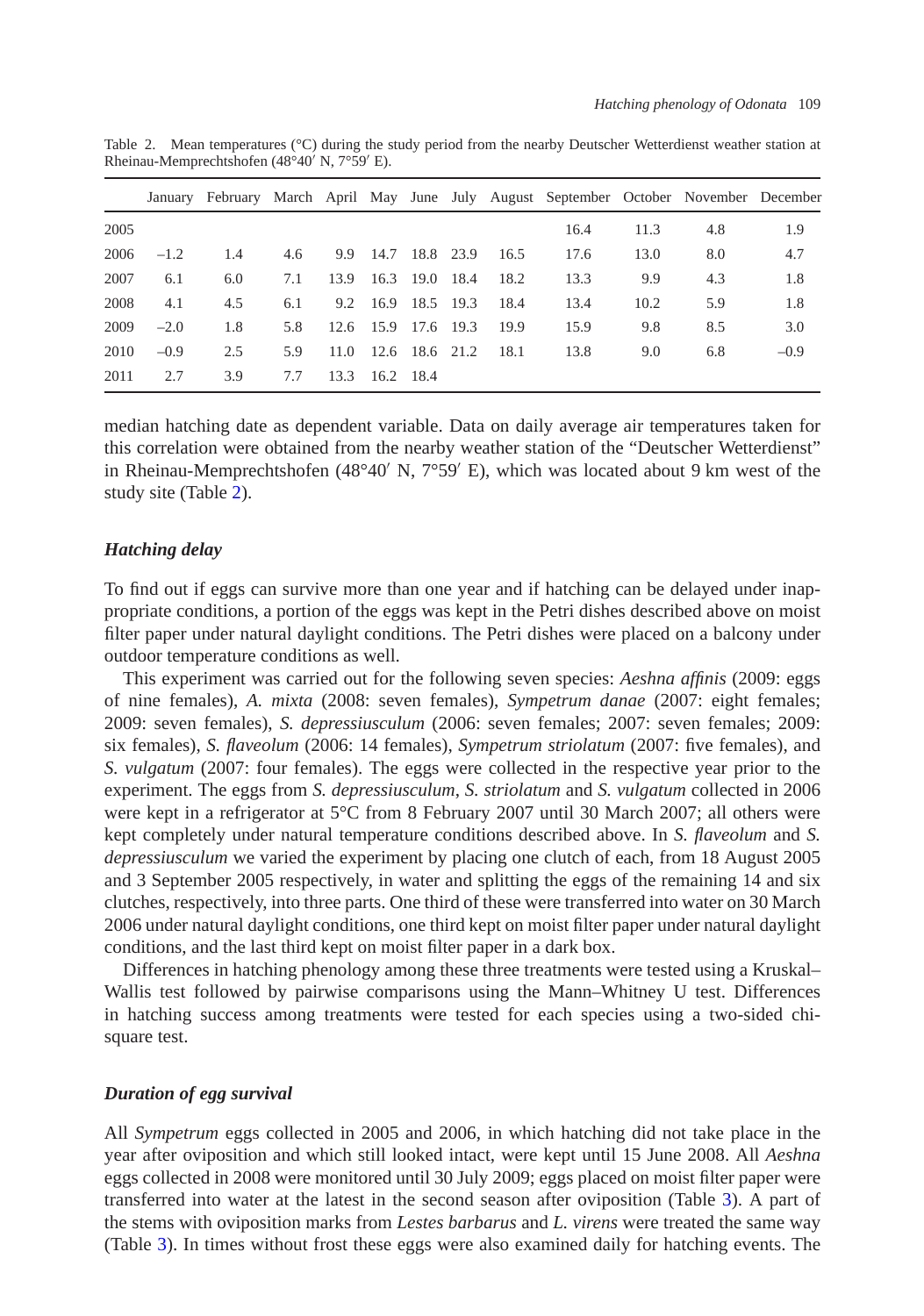|                    | Year of sampling |                 |                |  |  |  |
|--------------------|------------------|-----------------|----------------|--|--|--|
| Species            | 2005             | 2006            | 2007           |  |  |  |
| L. barbarus        | $\sim 800(37)$   | $\sim$ 300 (11) |                |  |  |  |
| S. flaveolum       | 542(14)          |                 |                |  |  |  |
| L. virens          |                  | $\sim$ 300 (12) | $\sim$ 300 (6) |  |  |  |
| S. danae           |                  | 45(1)           |                |  |  |  |
| S. depressiusculum | 328(6)           | 580 (7)         |                |  |  |  |
| S. meridionale     |                  | 110(3)          |                |  |  |  |
| S. sanguineum      |                  | 40(7)           |                |  |  |  |
| S. striolatum      |                  | 100(5)          |                |  |  |  |
| S. <i>vulgatum</i> |                  | 150(4)          |                |  |  |  |
| Water transfer at  | 17 April 2007    | 1 April 2008    | 15 June 2008   |  |  |  |

<span id="page-5-0"></span>Table 3. Numbers of eggs, or of egg marks for *Lestes* species, which were kept for more than one year to find out if eggs can survive for more than one year. In parentheses are numbers of stems in *Lestes* species or numbers of clutches in *Sympetrum* species. Vernal pond species are indicated in bold.

<span id="page-5-1"></span>Table 4. Hatching success of eggs of different species kept in the refrigerator (5°C, dark). Vernal pond species are indicated in bold.

| Oviposition date                | Number of eggs<br>(clutches/stems) | Date of<br>watering | Hatching<br>success $(\% )$ | Time span in<br>refrigerator<br>(months) |
|---------------------------------|------------------------------------|---------------------|-----------------------------|------------------------------------------|
| 29 July 2009                    | 885 (6)                            | 7 January 2011      | 0.0                         | 17                                       |
| <b>6 August 2010</b>            | 75(9)                              | 17 May 2012         | 0.0                         | 21                                       |
| <b>5 August 2010</b>            | 89(2)                              | 17 May 2012         | 0.0                         | 21                                       |
| <b>10 July 2009</b>             | 194(20)                            | 8 May 2011          | 0.0                         | 22                                       |
| 31 August/<br>24 September 2009 | 592 (3)                            | 8 May 2011          | 0.0                         | 20                                       |
| 5/8 August 2010                 | 80(3)                              | 17 May 2012         | 0.0                         | 21                                       |
| 12 September 2010               | 50(7)                              | 17 May 2012         | 0.0                         | 20                                       |
| 7 September 2010                | 100(2)                             | 17 May 2012         | 0.0                         | 20                                       |
| 7 September 2009                | 603(4)                             | 8 May 2011          | 0.3                         | 20                                       |
| 7 September 2009                | 200(2)                             | 17 May 2012         | 0.0                         | 32                                       |
| 20 August 2009                  | 300(6)                             | 8 May 2011          | 71.7                        | 20                                       |
| 20 August 2009                  | 379 (6)                            | 17 May 2012         | 0.0                         | 32                                       |
| 7 August 2009                   | 410(9)                             | 8 May 2011          | 0.0                         | 21                                       |
| 5 September 2008                | 1,595(2)                           | 26 August 2009      | 1.1                         | 11                                       |
| 5/27/31 August 2009             | 1,675(5)                           | 8 May 2011          | 0.0                         | 20                                       |
| 5/27 August 2009                | 200(4)                             | 17 May 2012         | 0.0                         | 32                                       |
|                                 |                                    |                     |                             |                                          |

latest transfer into water of eggs collected in 2005 took place on 17 April 2007, of eggs collected in 2006 on 1 April 2008. Furthermore, six stems of *Juncus effusus* with egg marks of *L. virens* collected on 18 September 2007 were transferred into water on 15 June 2008.

To find out whether eggs stay viable for more than one year, a portion of the eggs of 13 species (*Aeshna affinis*, *A. mixta*, *Lestes barbarus*, *L. dryas*, *L. sponsa*, *L. virens*, *L. viridis*, *Sympetrum danae*, *S. depressiusculum*, *S. flaveolum*, *S. sanguineum*, *S. striolatum*, *S. vulgatum*) collected in 2009 and 2010 was kept in Petri dishes on moist filter paper in a dark refrigerator at temperatures of 5°C for time spans ranging from 11 to 32 months (Table [4\)](#page-5-1). After that, we transferred them into water under natural temperature and natural daylight conditions. The number of hatching events was documented for a time span of at least three months after the egg transfer and the proportion hatching was determined for each species.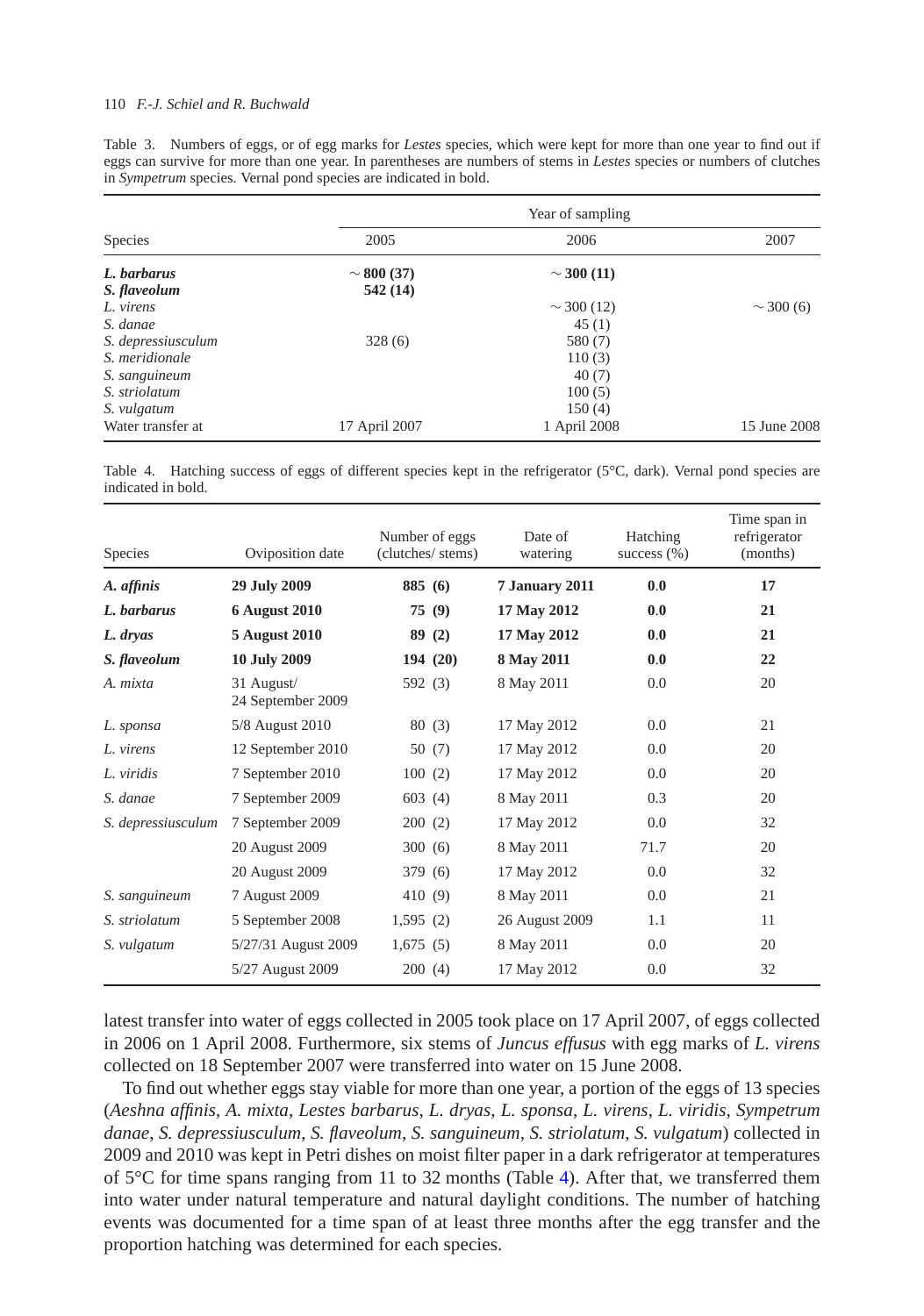# **Results**

# *Comparison of hatching phenology*

Hatching patterns of clutches from different females of all five tested species differed significantly (two sided Kruskal–Wallis test,  $p < 0.0001$ ,  $\alpha = 0.01$ ). In a pairwise comparison with two-sided Mann–Whitney U test 0–80% of combinations differed significantly ( $p < 0.0001$ ,  $\alpha$ )  $= 0.0005$ , Table [5\)](#page-6-0). As an example, this can be demonstrated for the hatching patterns of *S*. *flaveolum* and *S. depressiusculum* collected in 2008 (Figure [1;](#page-7-0) for oviposition dates see Table [5\)](#page-6-0). The intra-specific variance tended to be smaller in the typical vernal pond species *A. affinis* and *S. flaveolum* than in their permanent water congeners *A. mixta*, *S. danae* and *S. depressiusculum*.

Hatching phenology of each of the 10 tested species varied significantly (two-sided Kruskal– Wallis test for each species,  $p \le 0.0001$ ,  $\alpha = 0.01$ ) between the respective study years (Figure [2\)](#page-7-1). Variance of the hatching dates between years was larger in the vernal pond species *A. affinis*, *L. barbarus* and *S. flaveolum* than in the late hatching permanent water species *A. mixta*, *L. virens*, *S. danae*, *S. depressiusculum* and *S. sanguineum*. Spearman analysis showed a negative correlation of median hatching date with average diel temperature for *S. flaveolum* ( $n = 4$ ,  $r_s =$  $-0.2$ ,  $p = 0.1$ ) and a positive correlation for *S. depressiusculum* ( $n = 4$ ,  $r_s = 0.4$ ,  $p = 0.1$ ). In both species correlation was not significant, probably due to small sample size.

In each year hatching phenology of all 15 species differed significantly (two-sided Kruskal– Wallis test among species in each year,  $p < 0.0001$ ,  $\alpha = 0.01$ ) with a characteristic progression of the species investigated. *Sympetrum striolatum* and *S. meridionale* hatched to a great extent in the oviposition year. By keeping eggs in a dark refrigerator on moist filter paper, a facultative diapause could be induced. Eggs of *A. affinis*, *A. mixta*, *L. barbarus*, *L. dryas*, *L. macrostigma*, *L. sponsa*, *L. virens*, *L. viridis*, *S. danae*, *S. depressiusculum*, *S. flaveolum*, *S. sanguineum* and *S. vulgatum* showed an obligate diapause, which was interrupted only to some extent for a fraction of the eggs of *S. vulgatum* in one out of four study years (Figure [2,](#page-7-1) Figure [3\)](#page-8-0) and in a few eggs of one clutch from *S. flaveolum*.

Larvae of the vernal pond species *A. affinis*, *L. barbarus*, *L. dryas* and *S. flaveolum* hatched in each year significantly earlier (two-sided Mann–Whitney U-test,  $p < 0.0001$ ,  $\alpha = 0.0005$ ) than those of the surveyed permanent pond species (Figures [2,](#page-7-1) [3\)](#page-8-0). Seven of the 15 species hatched partly at temperatures below 5°C (Table [6\)](#page-8-1). The lowest threshold temperature was observed in *L. barbarus*, from which on 22 January 2011 four larvae hatched at 1.1°C. Typical vernal pond

|                    |                       |                                  |                                     | Significant differences   |                                 |  |
|--------------------|-----------------------|----------------------------------|-------------------------------------|---------------------------|---------------------------------|--|
| Species            | Number of<br>clutches | Oviposition<br>date(s)           | Number of<br>tested<br>combinations | Number of<br>combinations | Rate of<br>combinations<br>(% ) |  |
| A. affinis         |                       | 8/14/21 August 2008              | 21                                  | 3                         | 14                              |  |
| S. flaveolum       | 4                     | 29 August-<br>1 September 2005   | 6                                   |                           | 17                              |  |
|                    | $\mathbf{2}$          | <b>16 July 2008</b>              | 1                                   | $\bf{0}$                  | $\mathbf 0$                     |  |
| A. mixta           | 5                     | 14/20/21/30<br>August 2008       | 10                                  | 8                         | 80                              |  |
| S. danae           |                       | 21 September 2007                | 21                                  |                           | 10                              |  |
|                    | 6                     | 26 August 2008                   | 15                                  |                           | 47                              |  |
| S. depressiusculum | 6                     | 3 September 2005                 | 15                                  | 4                         | 27                              |  |
|                    | 6                     | 30 August, 3/5<br>September 2008 | 15                                  | 10                        | 67                              |  |

<span id="page-6-0"></span>Table 5. Intraspecific variance of hatching events in clutches of different females. Vernal pond species are indicated in bold.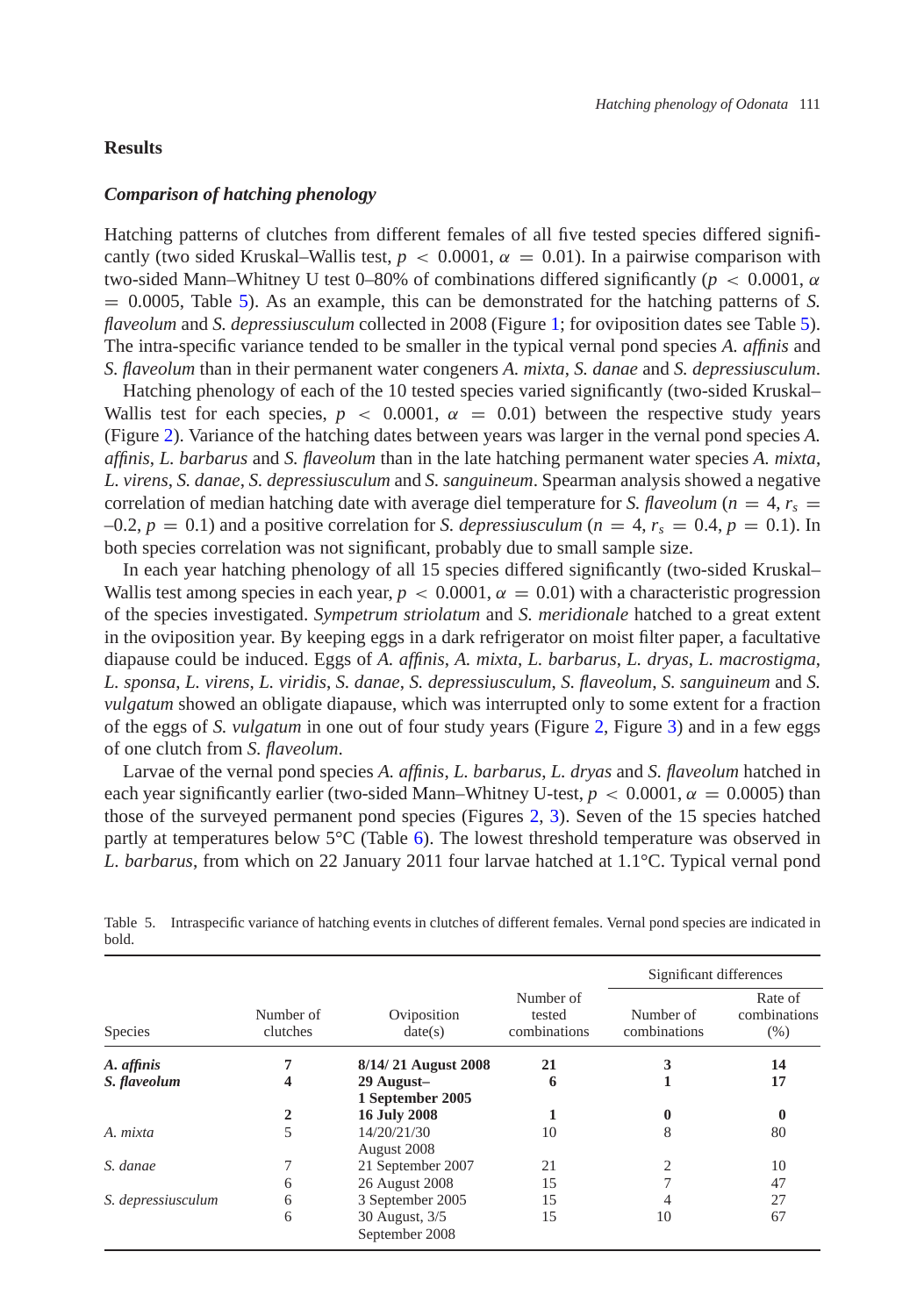

<span id="page-7-0"></span>Figure 1. Intraspecific variance of hatching phenology. Boxplots showing maximum and minimum hatching date, quartiles 1, 3 and median hatching date of two clutches from different females of *Sympetrum flaveolum* (f21, f23) and six clutches from different females of *S. depressiusculum* (d1–d6) in 2009.



<span id="page-7-1"></span>Figure 2. Annual variation in hatching phenology of 10 species in different years (boxplots showing maximum and minimum hatching date, quartiles 1, 3 and median). Vernal pond species are shaded.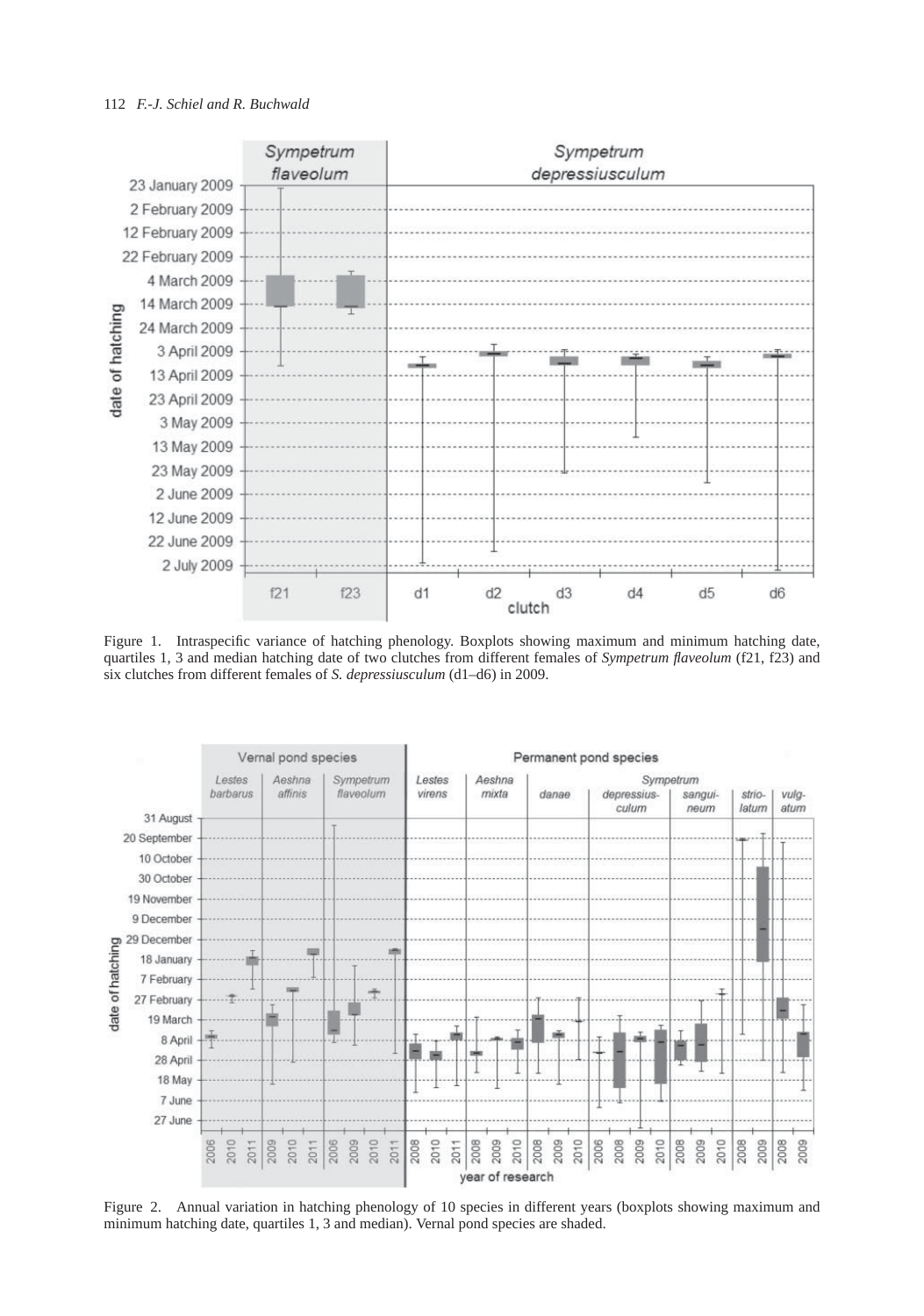

<span id="page-8-0"></span>Figure 3. Hatching phenology of all 15 species in the study period from 2006 to 2011. Bars represent the time span between the maximum and minimum median hatching date. The lines show the complete time span of hatching. Vernal pond species are shaded.

<span id="page-8-1"></span>Table 6. Minimum temperatures measured at hatching date and hatching rates at temperatures below 5°C and 10°C. Vernal pond species are indicated in bold.

|                    |                                               |                                |                | Hatching rates (%) |                         |
|--------------------|-----------------------------------------------|--------------------------------|----------------|--------------------|-------------------------|
| <b>Species</b>     | Minimum temperature<br>measured $(^{\circ}C)$ | Date of minimum<br>temperature | $< 5^{\circ}C$ | $~<~10^{\circ}$ C  | Number of<br>hatchlings |
| A. affinis         | 3.2                                           | 16 February 2010               | 30             | 77                 | <b>190</b>              |
| L. barbarus        | 1.1                                           | <b>24 January 2011</b>         | 15             | 53                 | 426                     |
| L. dryas           | 2.7                                           | <b>27 January 2011</b>         | 10             | 51                 | 242                     |
| L. macrostigma     | 12.4                                          | 27 March 2010                  | 0              | $\bf{0}$           | 14                      |
| S. flaveolum       | 3.2                                           | 16 February 2010               | 2              | 63                 | 187                     |
| A. mixta           | 5.6                                           | 2 April 2010                   | 0              |                    | 198                     |
| L. sponsa          | 1.7                                           | 22 January 2011                | 3              | 46                 | 154                     |
| L. virens          | 8.3                                           | 6 Mai 2010                     | 0              | < 1                | 2138                    |
| L. viridis         | 13.8                                          | 13 April 2011                  | 0              | $\Omega$           | 10,357                  |
| S. danae           | 5.9                                           | 14 March 2010                  | 0              | < 1                | 197                     |
| S. depressiusculum | 8.3                                           | 6 May 2010                     | 0              | < 1                | 169                     |
| S. meridionale     | 8.3                                           | 17 December 2006               | 0              | $\Omega$           | 84                      |
| S. sanguineum      | 4.6                                           | 16 February 2010               |                | 25                 | 190                     |
| S. striolatum      | 4.6                                           | 16 February 2010               |                | 23                 | 163                     |
| S. <i>vulgatum</i> | 5.4                                           | 17 March 2010                  | 0              | $\overline{c}$     | 194                     |

species *A. affinis*, *L. barbarus*, *L. dryas*, and *S. flaveolum* commonly hatched at low temperatures: hatching rates ranged from 51% to 77% at temperatures below 10°C and from 2% to 30% at temperatures below 5°C (Table [6\)](#page-8-1).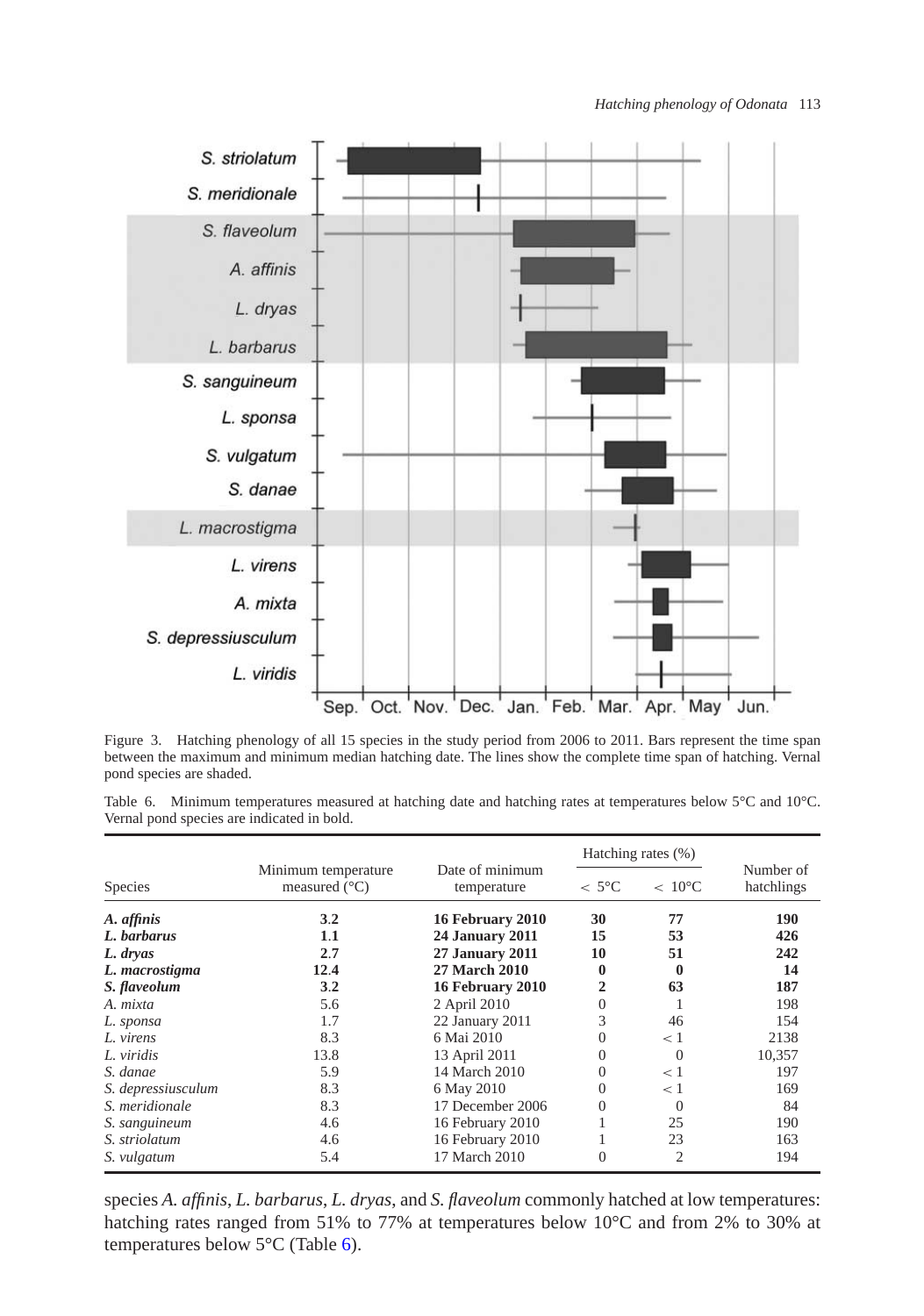

<span id="page-9-0"></span>Figure 4. Effect of different egg treatments on hatching patterns of vernal pond species *Sympetrum flaveolum* (shaded) and permanent water species *S. depressiusculum*.



<span id="page-9-1"></span>Figure 5. Effect of water cover versus moistened filter paper on hatching succession of eggs of vernal pond species *Aeshna affinis* (shaded) and permanent water species *A. mixta*, *Sympetrum danae*, *S. depressiusculum*, *S. striolatum*, *and S. vulgatum*.

# *Hatching delay*

Hatching was delayed both in vernal pond species *A. affinis* and *S. flaveolum* and their permanent water congeners *A. mixta*, *S. danae*, *S. depressiusculum*, *S. striolatum* and *S. vulgatum* (two-sided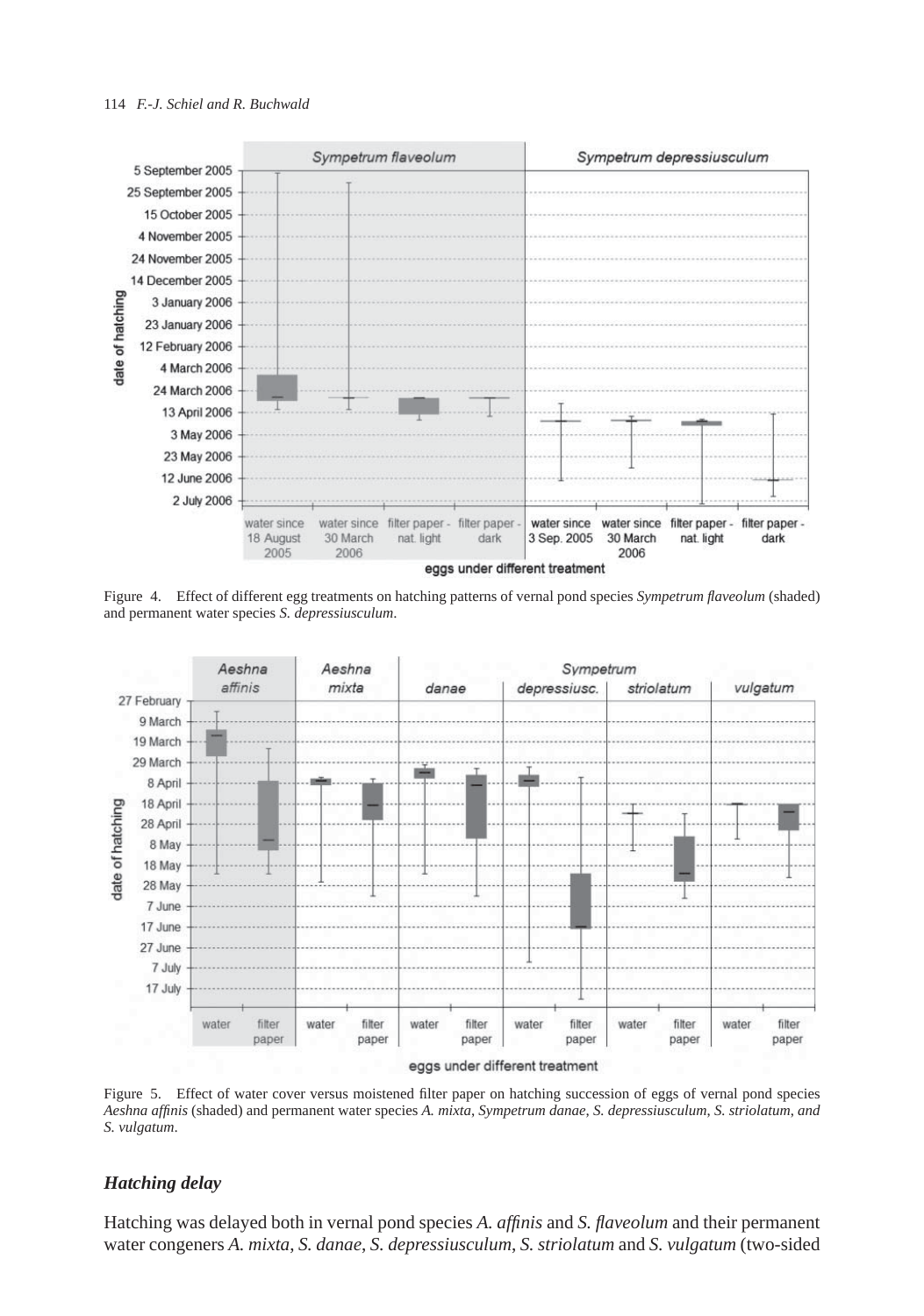|                    |                      | Treatment            |                      |                                        |
|--------------------|----------------------|----------------------|----------------------|----------------------------------------|
|                    |                      |                      | Filter paper         |                                        |
| <b>Species</b>     | Water                | Natural light        | Dark                 | Time of delay between median dates (d) |
| A. affinis         | <b>16 March 2009</b> | 6 May 2009           |                      | 51                                     |
| S. flaveolum       | <b>30 March 2006</b> | <b>31 March 2006</b> | <b>31 March 2006</b> | $1(1)^*$                               |
| A. mixta           | 7 April 2009         | 19 April 2009        |                      | 12                                     |
| S. danae           | 23 April 2007        | 26 May 2007          |                      | 33                                     |
|                    | 3 April 2009         | 9 April 2009         |                      | 6                                      |
| S. depressiusculum | 21 April 2006        | 21 April 2006        | 14 June 2006         | $0(54)*$                               |
|                    | 23 April 2007        | 24 June 2007         |                      | 62                                     |
|                    | 7 April 2009         | 17 June 2009         |                      | 71                                     |
| S. striolatum      | 23 April 2007        | 22 May 2007          |                      | 29                                     |
| S. <i>vulgatum</i> | 18 April 2007        | 22 April 2007        |                      | 4                                      |

<span id="page-10-0"></span>Table 7. Median hatching dates of eggs under different treatments. Vernal pond species are indicated in bold.

\*In parentheses: time of delay between median hatching dates from eggs on moist filter paper under natural light conditions and in the dark.

<span id="page-10-1"></span>Table 8. Hatching success of eggs under different treatments. Vernal pond species are indicated in bold.

|                    |            |       | Number of eggs |      | Hatching success (%) |               |      |  |
|--------------------|------------|-------|----------------|------|----------------------|---------------|------|--|
|                    |            |       | Filter paper   |      |                      | Filter paper  |      |  |
| <b>Species</b>     | Study year | Water | Natural light  | Dark | Water                | Natural light | Dark |  |
| A. affinis         | 2009       | 812   | 1032           |      | 91                   | 6             |      |  |
| S. flaveolum       | 2006       | 325   | 321            | 270  | 98                   | 22            | 15   |  |
| A. mixta           | 2009       | 767   | 1994           |      | 89                   | 90            |      |  |
| S. danae           | 2007       | 105   | 105            |      | 94                   | 29            |      |  |
|                    | 2009       | 634   | 1458           |      | 95                   | 48            |      |  |
| S. depressiusculum | 2006       | 321   | 317            | 321  | 94                   | 63            |      |  |
|                    | 2007       | 737   | 741            |      | 96                   | 21            |      |  |
|                    | 2009       | 557   | 747            |      | 88                   | 53            |      |  |
| S. striolatum      | 2007       | 520   | 132            |      | 95                   | 39            |      |  |
| S. vulgatum        | 2007       | 1350  | 1105           |      | 93                   | 53            |      |  |

Mann–Whitney U-test for each species,  $p < 0.0001$ ,  $\alpha = 0.0005$ ) by keeping eggs on moist filter paper instead of water (Figure [4,](#page-9-0) Figure [5,](#page-9-1) Table [7\)](#page-10-0).

Hatching of eggs of the vernal pond species *S. flaveolum* was not delayed by keeping them in the dark instead of keeping them under natural light conditions. In its permanent water congener *S. depressiusculum* hatching was significantly delayed by keeping eggs in the dark instead of keeping them under natural light conditions (Mann–Whitney U test,  $p < 0.0001$ ,  $\alpha = 0.0005$ ) (Figure [4\)](#page-9-0).

The hatching patterns of *S. flaveolum* and S. *depressiusculum* of eggs kept in water from August/September 2005 and those transferred from moist filter paper into water in March 2006 did not differ significantly (two sided Mann–Whitney U-test,  $p < 0.141$ ,  $\alpha = 0.0005$ )  $(Figure 4)$  $(Figure 4)$ .

In six of the seven species hatching success was significantly higher for eggs in water than for eggs on moist filter paper (two-sided chi-square  $> 91.8$ , df  $= 1, p < 0.001$ ). Only in the permanent water species *A. mixta* there was no difference between hatching success of eggs placed in water compared to those kept on wet filter paper (two-sided chi-square  $= 1.9$ , df  $=$ 1, *p* = 0.2) (Table [8\)](#page-10-1). For eggs of *S. flaveolum* and *S. depressiusculum* hatching success was significantly higher under natural light conditions than in the dark (two-sided chi-square  $> 4.3$ , df =  $1, p < 0.05$ ) (Table [8\)](#page-10-1).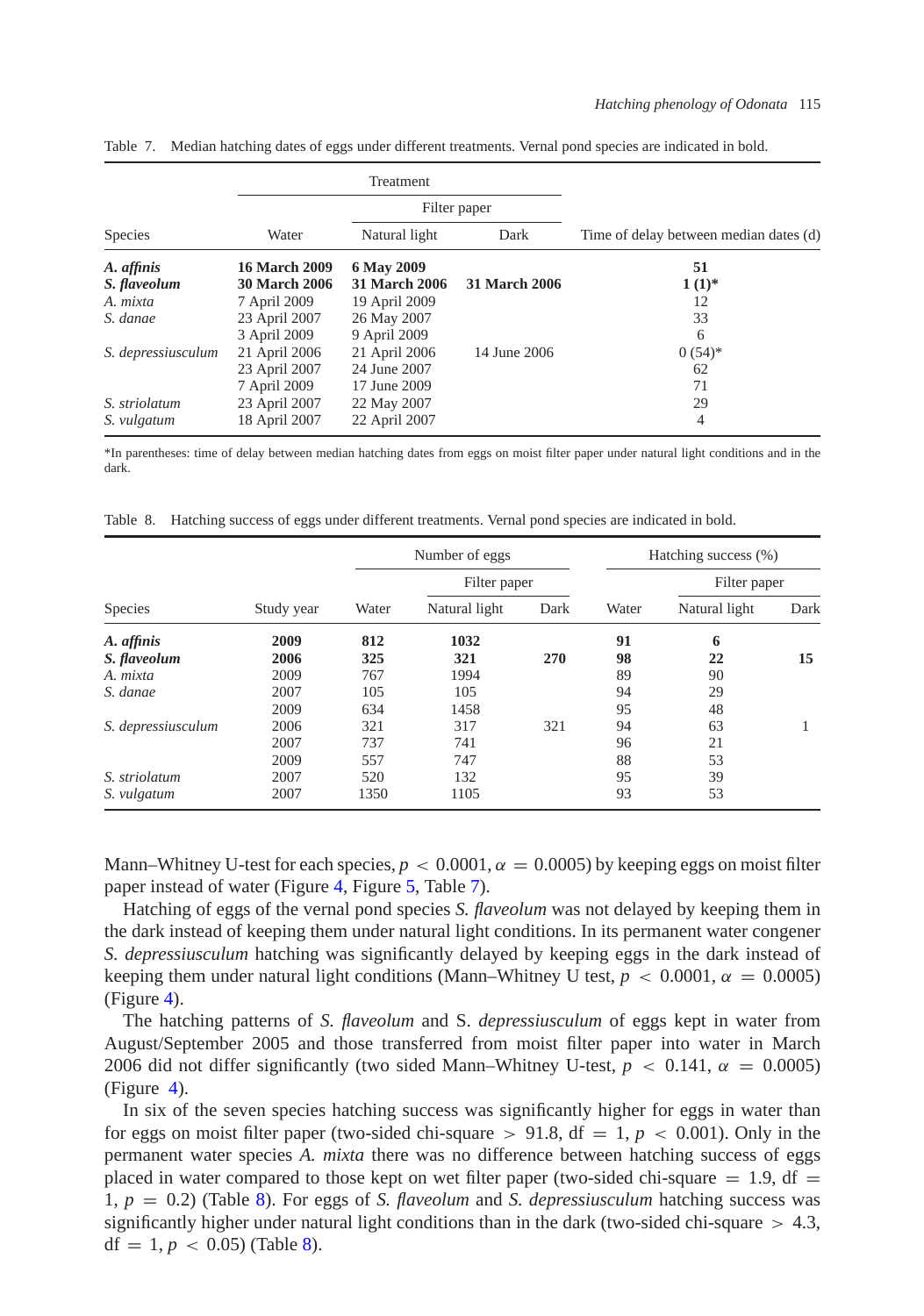### *Duration of egg survival*

Although hatching was delayed by placing eggs on moist filter paper, survival of eggs for more than one year could not be proved under natural temperature conditions (Table [3\)](#page-5-0); all eggs died.

Out of 603 eggs of *S. danae* from clutches oviposited in 2009 that were kept in a dark refrigerator at 5°C, only two larvae (0.3%) hatched in May 2011, and 215 (72%) out of 300 eggs of *S. depressiusculum.* Eggs of other surveyed species, including *A. affinis*, *L. barbarus*, *L. dryas* and *S. flaveolum*, placed in the refrigerator could not be kept alive for more than one year (Table [4\)](#page-5-1).

### **Discussion**

The purpose of this study was to find out if there are differences in the hatching patterns of temperate-centred species ecologically specialized in summer dry water bodies (vernal ponds) and species that are able to reproduce both in permanent and in temporary ponds. General mechanisms of seasonal regulation modes of hatching in temperate-centred Odonata species are already known. Hatching of species with direct egg development is mainly regulated by water temperature (Corbet, [1999;](#page-16-0) see also Pilon & Masseau, [1984\)](#page-17-3), with development getting faster with increasing temperature. Referring to the thermal responses of egg development Pritchard, Harder, and Mutch [\(1996\)](#page-17-4) found all 14 Odonata species in their analysis to be warm-adapted with a significantly smaller variance of thermal reaction norms than in other water insect groups. The authors concluded that temperate zone Odonata universally adopted diapause to synchronize cold sensitive stages with warm conditions (Pritchard et al., [1996\)](#page-17-4). To protect the supposed cold-sensitive early larval stadia of univoltine species, which predominate in vernal ponds, from unsuitable low winter temperatures, many of these species exhibit delayed development with egg diapause; the latter can be terminated by water contact (e.g. Sawchyn & Gillot, [1974,](#page-17-5) for *Lestes congener*) and controlled by temperature (e.g. Boehms, [1971,](#page-16-1) for *S. vicinum*; Münchberg, [1933](#page-17-6) for *L. sponsa*; Corbet, [1956a,](#page-16-2) for *L. sponsa*; Schaller, [1968,](#page-17-7) for *A. mixta;* Jinguji, Tujuzaki, & Ueda, [2010,](#page-17-8) for three *Sympetrum* spp.), and photoperiod (e.g. Sawchyn & Church, [1973,](#page-17-2) for *L. disjunctus* and *L. unguiculatus*; Sniegula & Johansson, ´ [2010,](#page-17-9) for *L. sponsa*). These factors work together in a complex regulation scheme (reviewed in Corbet, [1999,](#page-16-0) p. 56) and are of different importance for various species. In non-diapause eggs and in pre- and post-diapause phase of diapause eggs development is positively correlated with temperature. In contrast, duration of diapause above a specific optimum temperature is negatively correlated with temperature (Boehms, [1971;](#page-16-1) Corbet, [1956a;](#page-16-2) Schaller, [1968\)](#page-17-7). For example, the optimum temperature for diapause development was found to be near 10°C in *L. sponsa* (Corbet, [1956a\)](#page-16-2), and in a range of 5 to 10°C in *A. mixta* (Schaller, [1968\)](#page-17-7). In most species embryonic development is not static but may vary depending on environmental factors (see Boehms, [1971,](#page-16-1) for *S. vicinum*, Sniegula & Johansson,  $2010$ , for *L. sponsa*). Embryonic development may also be genetically determined to some extent, as our own data presented here indicate and as was demonstrated by Sniegula & Johansson ([2010\)](#page-17-9) with eggs of *L. sponsa* originating from sites in Poland and Sweden.

Temperatures and, in consequence, hatching dates in natural habitats will differ from the seminatural settings of this study: temperatures close to a building are one to two degrees higher than at a pond situated in an open landscape (own comparison of temperatures measured at the balcony with the ones measured by Deutscher Wetterdienst) and so hatching may have occurred earlier in this study than under field conditions. Nevertheless, as the conditions were identical for all 15 species studied, results comparing their hatching patterns can probably be transferred to the natural situation, and hatching data resulting from this study are similar to those of other authors for selected species (Table [9\)](#page-12-0).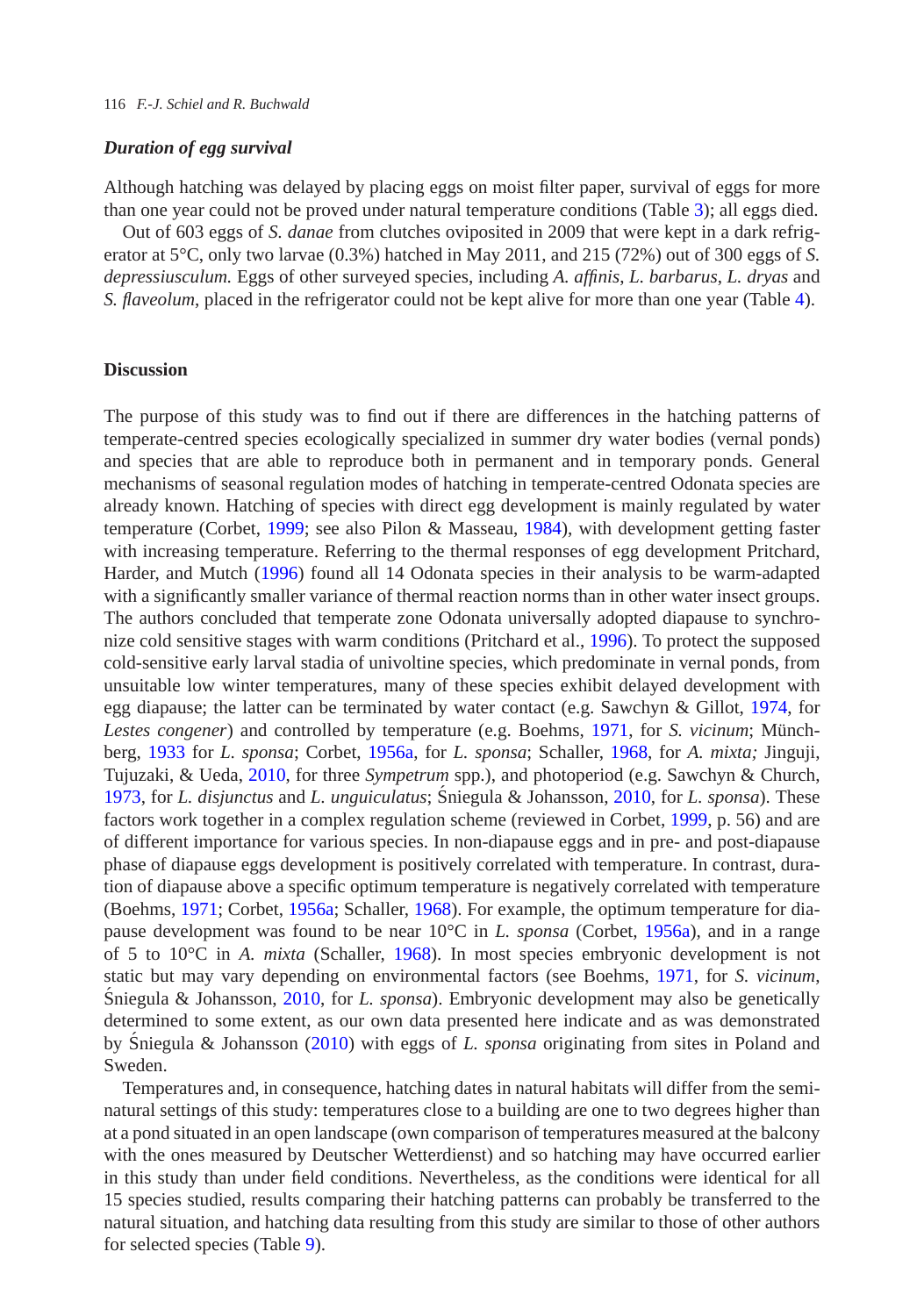| Species        | Data from this study                    |                                       |                                                                                                                                    | Literature                                    | Sources                                                                                                         |
|----------------|-----------------------------------------|---------------------------------------|------------------------------------------------------------------------------------------------------------------------------------|-----------------------------------------------|-----------------------------------------------------------------------------------------------------------------|
| A. affinis     | <b>January to March</b>                 | <b>Diapause</b>                       | March / April suspected                                                                                                            | Diapause suspected                            | Bernard and Samolag (1997),<br>Sternberg, Höppner, and<br><b>Schmidt</b> (2000)                                 |
| L. barbarus    | <b>January to April (May)</b>           | <b>Diapause</b>                       | <b>October to December,</b><br><b>February / April</b>                                                                             | Diapause (sometimes direct)                   | Loibl (1958), Rota & Carchini<br>$(1988)$ , Aguesse $(1961-$<br>quoted after Sternberg &<br><b>Röske, 1999)</b> |
| L. dryas       | <b>January to (March)</b>               | <b>Diapause</b>                       | (November) March / April                                                                                                           | Diapause (sometimes direct)                   | Needham (1903), Gardner<br>(1952), Sawchyn and Church<br>$(1973)$ , Wesenberg-Lund<br>(1913)                    |
| L. macrostigma | <b>March</b>                            | <b>Diapause</b>                       | no data available                                                                                                                  | No data available                             | <b>Jödicke</b> (1997)                                                                                           |
| S. flaveolum   | (September) January to<br>March (April) | <b>Diapause</b> (sometimes<br>direct) | Eggs oviposited in<br><b>July/August hatching</b><br>8-10 weeks after<br>oviposition, others<br>hibernating in egg stage,<br>April | Egg-diapause depending on<br>oviposition date | Schiemenz (1953), Yokoyama<br>$(1999)$ , Münchberg $(1930)$                                                     |
| A. mixta       | March to April (May)                    | Diapause                              | March / April / May                                                                                                                | Diapause                                      | Schaller (1968, 1972), Gardner<br>$(1950c)$ , Robert $(1959)$                                                   |
| L. sponsa      | February / March<br>(January to April)  | Diapause                              | (September, October to<br>December), April to June                                                                                 | Diapause                                      | Loibl (1958), Wesenberg-Lund<br>(1913), Münchberg (1933),<br>Corbet $(1956b)$ Śniegula &<br>Johansson $(2010)$  |

Table 9. Overview of published hatching dates of the investigated species, compared with the data of this study. Months without brackets represen<sup>t</sup> the hatching span between quartiles 1 and 3; months in brackets represen<sup>t</sup> minimum and maximum hatching data observed. Vernal pond species are indicated in bold.

<span id="page-12-0"></span>(*Continued*).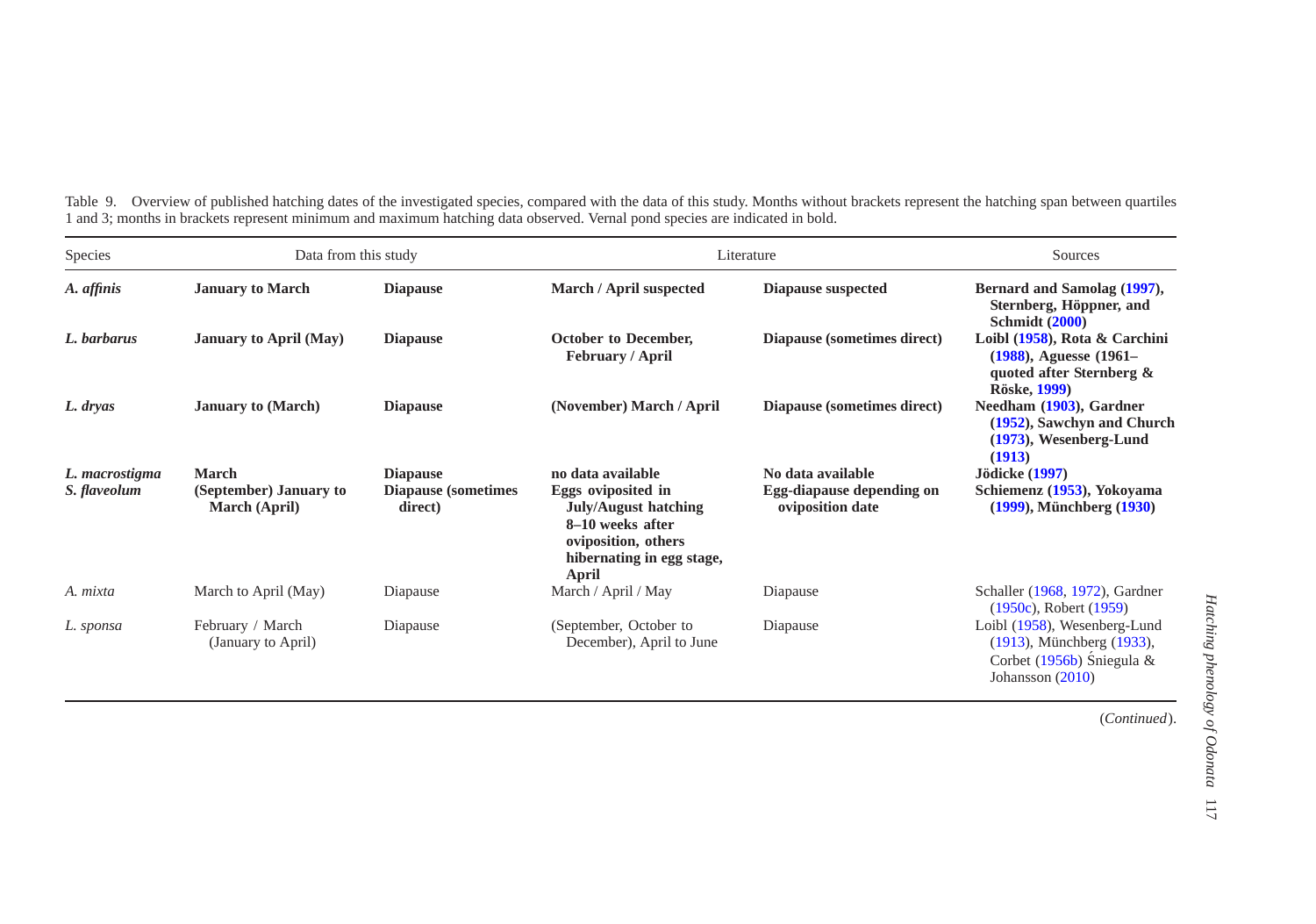| Continued<br>Table 9. |                                     |                                 |                                                           |                                               |                                                                                                        |
|-----------------------|-------------------------------------|---------------------------------|-----------------------------------------------------------|-----------------------------------------------|--------------------------------------------------------------------------------------------------------|
| <b>Species</b>        | Data from this study                |                                 |                                                           | Literature                                    | Sources                                                                                                |
| L. virens             | (March) April to May                | Diapause                        | (October) End of April to End<br>of May                   | Diapause                                      | Münchberg (1933), Rota & Carchini<br>(1988)                                                            |
| L. viridis            | (March) April to (June)             | Diapause                        | Beginning of April to Mid<br>June                         | Diapause                                      | Münchberg (1933), Loibl (1958),<br>Sternberg (1999a), De Block,<br>Stoks, and De Bruyn (2005)          |
| S. danae              | (February) March to April<br>(May)  | Diapause                        | (February) April to May                                   | Diapause                                      | Gardner (1951), Waringer (1983),<br>Robert (1959), Yokoyama (1999)                                     |
| S. depressiusculum    | (March) April to (June)             | Diapause                        | Mid April to Mid May                                      | Diapause                                      | Robert (1959)                                                                                          |
| S. meridionale        | (September) December<br>(April)     | Direct                          | October to December                                       | Direct (sometimes diapause)<br>suspected)     | Aguesse (1959), Hoess (2003)                                                                           |
| S. sanguineum         | February to April (May)             | Diapause                        | (October) April                                           | Egg-diapause depending on<br>oviposition date | Wesenberg-Lund (1913), Ottolenghi<br>$(1987)$ , Gardner $(1950a)$                                      |
| S. striolatum         | September to December<br>(May)      | Direct (sometimes)<br>diapause) | September / October /<br>November / January /<br>February | $Direct + diapause$                           | Gardner (1950b), Ottolenghi (1987),<br>Sternberg (1990), Corbet (1956b),<br>Robert (1959), Cham (2006) |
| S. vulgatum           | (September) March to<br>April (May) | Diapause (sometimes<br>direct)  | April / May                                               | Diapause                                      | Münchberg (1930), Robert (1959)                                                                        |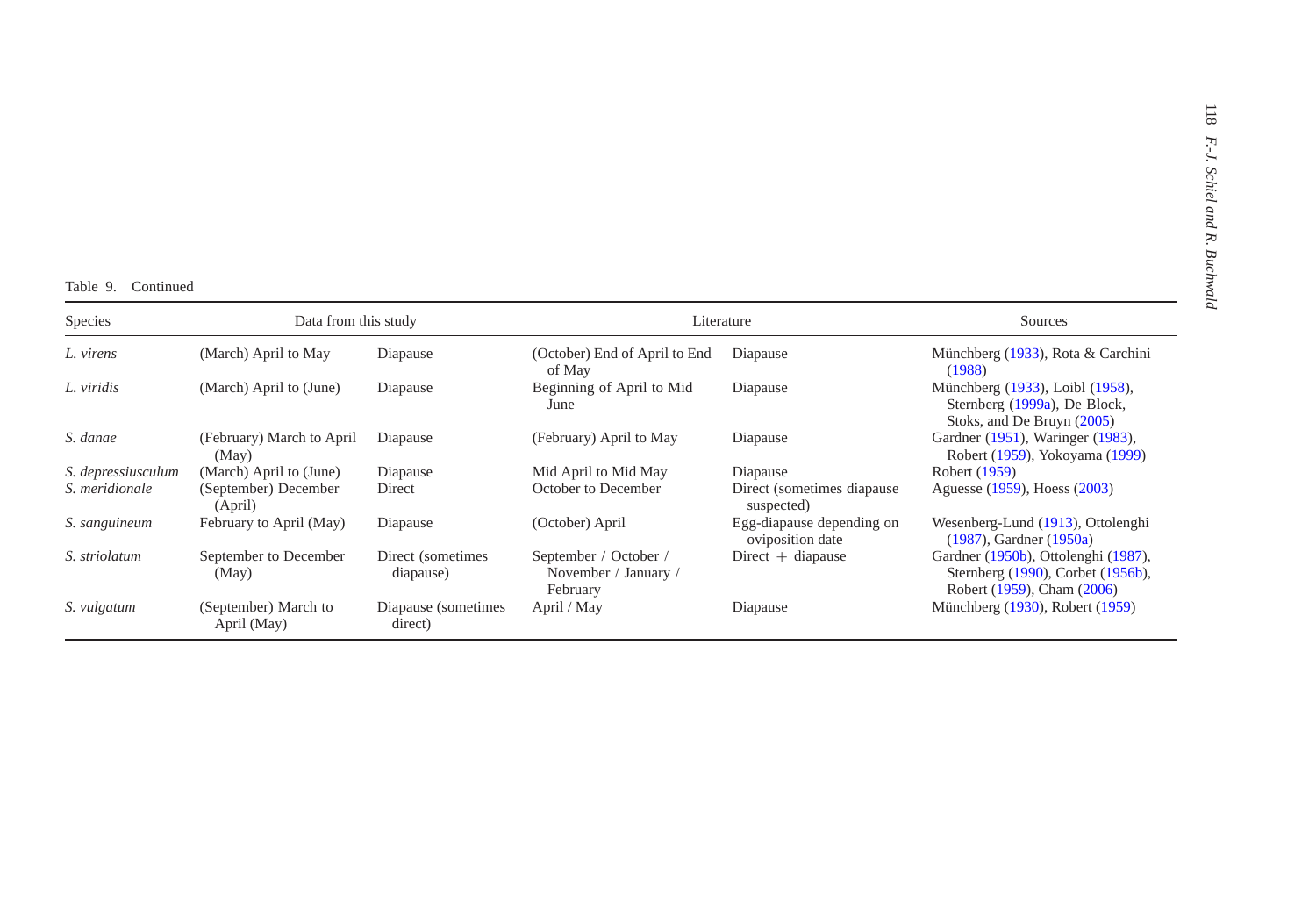Another methodological point that has to be discussed is the determination of minimum hatching temperatures and hatching rates below  $5^{\circ}$ C and  $10^{\circ}$ C. Because of the small size of the egg containers we assume that the air temperatures recorded next to them is close to the water temperatures inside of them. Nevertheless errors may result from the different heat capacity of water compared to air and a possible greenhouse heating inside the Petri dishes during very brief exposures to sunlight in the early morning in June after the main hatching season. Lastly, it was not possible to measure temperatures at the exact time of hatching. The minimum hatching temperatures we determined refer to the highest air temperatures measured in the time span between two hatching examinations. This means that minimum temperatures even could have been lower than indicated here. In spite of these reservations we consider our data as good approximations, especially with regard to comparing vernal pond species and their permanent water counterparts. Even if there is a high variance in egg hatching patterns between clutches of one year laid by various females of one species, which suggests a high genotypic impact of hatching phenology, this study reveals a high degree of hatching synchronization and species-specific hatching patterns with a characteristic hatching succession shown by the species studied here (Figure [3,](#page-8-0) Table [9\)](#page-12-0). However, hatching patterns of single species differed significantly between different study years. This can more likely be attributed to different temperature conditions of the different study years than to the photoperiod, although day length may play an important role for egg sensitivity to rising temperatures. In *S. flaveolum* we found a negative correlation between average diel temperatures and median hatching date, and in *S. depressiusculum* a positive correlation, which was in both cases not significant probably due to small sample size.

In *L. barbarus* and *A. affinis* our data also suggest a negative correlation between median hatching date and average diel temperatures similar to those in *S. flaveolum*. This suggests a significant influence of temperature patterns in hatching phenology of early hatching vernal pond species, whereas hatching patterns of late hatching permanent pond species seem to be less influenced by average diel temperatures. The influence of day length in triggering hatching was already shown for *L. disjunctus*, *L. unguiculatus* and *L. dryas* in Canada (Sawchyn & Church, [1973\)](#page-17-2) and by Sniegula & Johansson ([2010\)](#page-17-9) for *L. sponsa* in Europe. The latter species hatched earlier in longer photoperiods, typical for higher latitudes (Sniegula & Johansson, [2010\)](#page-17-9). Species with life cycles adapted to a Mediterranean or oceanic climate, such as *S. meridionale* (Aguesse, [1959;](#page-16-8) Hoess, [2003;](#page-17-33) our unpublished data) and *S. striolatum* (Cham, [2006;](#page-16-9) Gardner, [1950b;](#page-17-34) Ottolenghi, [1987;](#page-17-35) Sternberg, [1990;](#page-17-36) our data), usually show direct embryonic development and typically hatch 10 to 16 days after oviposition. Usually *S. striolatum* overwinters in larval stadium 2 to 6 (Corbet, [1956b\)](#page-16-10) and continues development in the next spring. This species may be bivoltine even under temperate climate conditions, as was shown by Jödicke & Thomas [\(1993\)](#page-17-37). On the other hand, eggs of *S. striolatum* can exceptionally show a delayed development with diapause if oviposited late in autumn (Ottolenghi, [1987;](#page-17-35) Robert, [1959\)](#page-17-1) with the larvae hatching 80 to 184 days after oviposition. As shown in this study, keeping the eggs in the refrigerator may have induced delayed development, and hatching of most eggs could be postponed. Delayed development of *S. meridionale* and *S. striolatum* eggs may occur in clutches with a late oviposition date and under temperate climate conditions with winter temperatures falling below a variable threshold temperature (our data; for *S. striolatum* see also Ottolenghi, [1987;](#page-17-35) Robert, [1959\)](#page-17-1).

All other studied species typically show delayed embryonic development with winter diapause and hatching in the spring after oviposition. In rare cases, however, some larvae may already hatch in autumn of the oviposition year. This has been shown for *S. sanguineum* (Gardner, [1950a;](#page-17-38) Wesenberg-Lund, [1913\)](#page-18-5), *S. flaveolum* (Obana, [1974,](#page-17-39) quoted by Corbet, [1999;](#page-16-0) our data), *S. vulgatum* (our data), *L. dryas* (Gardner, 1952 – seminatural conditions; Needham, [1903\)](#page-17-40), *L. barbarus* and/or *L. virens* (Rota & Carchini, [1988,](#page-17-41) SE Italy; for *L. barbarus* also Loibl, [1958](#page-17-42) – laboratory) and *L. sponsa* (Münchberg, [1933;](#page-17-6) Warren, [1988\)](#page-18-6).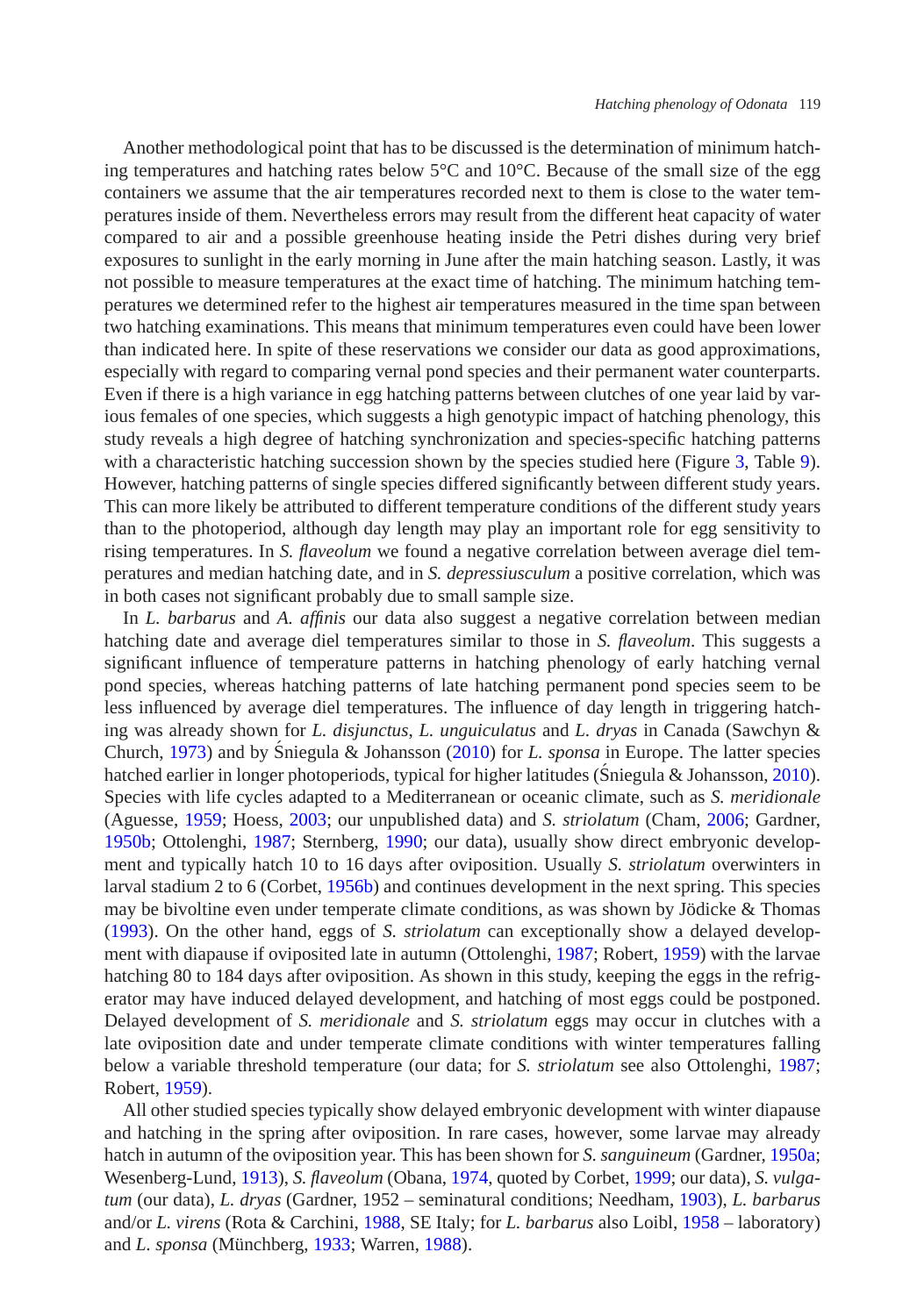Among species with obligate egg diapause, those adapted to vernal ponds – *A. affinis*, *S. flaveolum*, *L. dryas*, and *L. barbarus* – hatched significantly earlier in the course of the year than species less adapted to this specific type of water, namely *A. mixta*, *S. danae*, *S. depressiusculum*, *S. sanguineum*, *S. vulgatum*, *L. macrostigma*, *L. sponsa*, *L. virens*, and *L. viridis*. Hatching of four vernal pond species occurred to a remarkably high extent at temperatures between  $0^{\circ}$ C and  $5^{\circ}$ C. This is contradictory to the assumption that high thermal coefficients are mandatory for the development of *A. affinis* and *L. barbarus*, which are often assigned to be "southern" species adapted to a Mediterranean climate (e.g. Sternberg & Röske, [1999;](#page-18-7) Sternberg et al., [2000\)](#page-17-43). The only exception is *L. macrostigma*. This species is a characteristic inhabitant of vernal ponds as well, but has a more southern range, reaching central Europe only in the south-eastern part of Austria (Jödicke, [1997\)](#page-17-44), where climate is subcontinentally warm, and probably higher temperatures are needed for larval development.

All other species of this study reproduce either both in temporary and permanent waters or, in the case of *S. depressiusculum*, are confined to inundation areas influenced by nival water regimes as primary habitats. Here, the highest water levels are reached when snow is melting in alpine areas – in central Europe between May and July (Sternberg & Schmidt,  $2000$ ). All these species hatch later. Consequently, phenologically early hatching can be regarded as an adaptation allowing typical vernal pond species the completion of larval development before the larval habitats dry out. De Block et al. [\(2005\)](#page-17-45) even found different hatching patterns amongst populations of *L. viridis* in Belgium, with populations inhabiting temporary waters hatching earlier than those reproducing in permanent ponds.

Reproduction in vernal ponds may be a strategy to avoid competition with and predation by congeners and other predators developing in semipermanent or permanent waters (Stoks & McPeek, [2003\)](#page-18-9). For typical species of vernal ponds, the avoidance or at least reduction of predation and competition by other species apparently outweighs the great disadvantage that the duration of water coverage is unpredictable. To cope with the risk of early drying-up of the larval habitats, one adaptation of these species is early hatching.

Hatching could be delayed by keeping eggs on moist filter paper instead of putting them into water, the latter working as a hatching stimulus (Figures [4,](#page-9-0) [5\)](#page-9-1). To a certain extent all studied species were capable of delaying the time of hatching, without any difference between vernal pond and permanent water species. The strongest differences of median hatching dates were observed in *S. depressiusculum* eggs. Their median hatching date was delayed up to 71 days in 2009 (Figure [5,](#page-9-1) Table [7\)](#page-10-0). On the other hand, the delayed hatching resulted in significantly lower hatching success in all species except *A. mixta* (Table [8\)](#page-10-1). However, the ability to delay hatching in the absence of water is a chance for at least a fraction of the eggs to survive an extraordinary winter drought period, a phenomenon already described by Arai [\(1984\)](#page-16-11) who observed that winter drought led to delayed hatching of overwintering eggs of *Sympetrum* spp. in a driedup swamp.

There are some indications that diapause eggs live more than one year. The option to survive for more than one year is supposed to be an appropriate adaptation to unforeseeable water availability, which is a characteristic quality in vernal ponds. Sternberg [\(1999b\)](#page-17-46) reports that 0.4– 1.5% of *L. sponsa* eggs did not hatch in the spring after oviposition but in the second year, thus having overwintered two times. Röhn, Sternberg, and Kuhn (1999, p. 406) report hatching of *L. dryas* in August and October in the first year after oviposition, which is an indication of the capacity to hatch in the second year after oviposition in order to survive an unsuitable year for larval development in the egg stage. The ability to survive unsuitably dry years in diapause is also hypothesized for *A. affinis* (Sternberg et al., [2000\)](#page-17-43), *S. depressiusculum* (Sternberg & Schmidt, [2000\)](#page-18-8), and *S. flaveolum* (Röhn, Kuhn, & Sternberg, [2000\)](#page-17-47). However, in our study no eggs of either typical vernal pond species or of their permanent water congeners survived more than one season under seminatural conditions. Nevertheless, a high hatching success of 72% of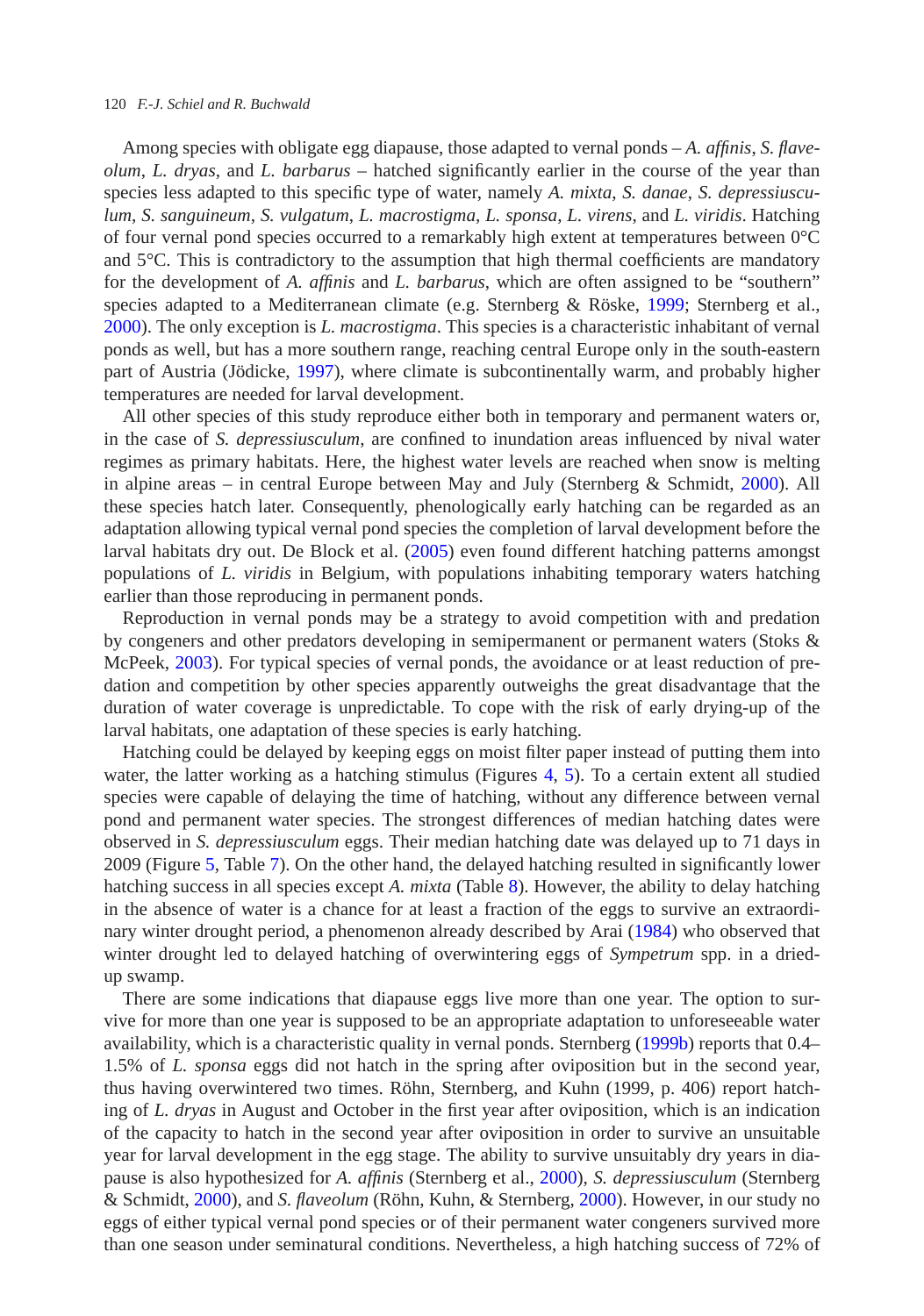<span id="page-16-7"></span><span id="page-16-6"></span><span id="page-16-5"></span><span id="page-16-4"></span>*S. depressiusculum* eggs that had been kept in the refrigerator in the second year after oviposition implies that at least for this species, under special conditions, a survival of eggs for more than one year might be possible. Altogether our results suggest that survival of eggs for more than one year occurs only exceptionally.

In summary, our study contributes to the knowledge of adaptations of vernal pond Odonata species to the specific ecological factor of abbreviated water coverage of their larval habitats. De Block & Stoks [\(2004,](#page-17-48) [2005\)](#page-17-0) and De Block et al. [\(2005\)](#page-17-45) have already demonstrated for *L. viridis* that early hatching is a possible strategy to complete larval development in temporary waters before these waters dry out. In a comparative approach with 15 Odonata species from three families we demonstrated that phenologically early hatching is a common strategy in vernal pond Odonata to cope with the unpredictability of water coverage in their larval habitats. As our data suggest, timing of hatching of vernal pond species is negatively correlated with average diel temperatures. This enables vernal pond species to hatch earlier in warmer years and improve their chance to complete aquatic development before larval habitats dry out.

We found that hatching was delayed in both vernal and permanent pond species when eggs experienced an experimental drought on moist filter paper. This strategy worked only over a short time span of several weeks and was – with the exception of the permanent water species *A. mixta* – connected with greatly reduced hatching success. This result, in accordance with our persistence experiments, suggests that survival of eggs for more than one year is not a strategy used by European vernal pond species to endure at vernal ponds during drought years. Such vernal pond habitats probably have to be recolonized following extinction. This is a typical trait of species forming metapopulations. In terms of species protection, our results underline the importance of maintaining or re-establishing networks of vernal pond habitats.

Our knowledge about the adaptations of vernal pond Odonata species is still insufficient. Questions that should be tackled experimentally include, amongst others, how vernal pond species differ from their permanent-water-dwelling counterparts in different aspects of larval ecology such as duration of larval development, number of larval stadia, and larval life styles.

### **Acknowledgements**

We are indebted to Hansruedi Wildermuth for his advice, Martin Schorr, Klaus Sternberg and Melanie Willen for their help with literature, Theodor Benken for his help with statistics and the sampling of *L. macrostigma* eggs, Holger Hunger for English language support, and Lioba Schiel for her help with the documentation of hatching events. The comments of the reviewers Kamilla Koch and Frank Suhling and two anonymous reviewers helped to improve the paper substantially.

### **References**

Addinsoft. (2014). XLSTAT-Pro, Version 2014.4.04. Paris: Addinsoft SARL.

- <span id="page-16-3"></span>Aguesse, P. (1959). Notes biologiques sur l'éclosion des œufs de quelques Libellulidae. *La Terre et la Vie*, *1959*, 165–173.
- <span id="page-16-8"></span>Aguesse, P. (1961). *Contribution à ´ létude écologique des zygoptères de Camargue* (PhD thesis). Université de Paris, Paris.
- <span id="page-16-11"></span>Arai, Y. (1984). Notes on the survival of dragonfly in dried up swamps. *Tombo*, *27*, 32–34 [In Japanese with English abstract].
- Bernard, R., & Samolag, J. (1997). Analysis of the emergence of *Aeshna affinis* Vander Linden, 1823 in the Vicinity of Poznań, Western Poland (Odonata: Aeshnidae). *Opusculae zoologicae fluminensis*, 153, 1-12.
- <span id="page-16-1"></span>Boehms, C. (1971). *The influence of temperature upon embryonic diapause and seasonal regulation in Sympetrum vicinum (Hagen) (Odonata: Libellulidae)* (PhD thesis). University of North Carolina, Chapel Hill, NC, USA.
- <span id="page-16-9"></span>Cham, S. (2006). Development and hatching of eggs of the Common Darter, *Sympetrum striolatum* (Charpentier). *Journal of the British Dragonfly Society*, *22*, 36–40.
- <span id="page-16-2"></span>Corbet, P. S. (1956a). The influence of temperature on diapause development in the dragonfly *Lestes sponsa* (Hansemann) (Odonata: Lestidae). *Proceedings of the Royal Entomological Society of London (A)*, *31*, 45–48.
- <span id="page-16-10"></span>Corbet, P. S. (1956b). The life histories of *Lestes sponsa* (Hansemann) and *Sympetrum striolatum* (Charpentier) (Odonata). *Tijdschrift voor Entomolgie*, *99*, 217–229.
- <span id="page-16-0"></span>Corbet, P. S. (1999). *Dragonflies. Behaviour and ecology of Odonata*. Colchester: Harley Books.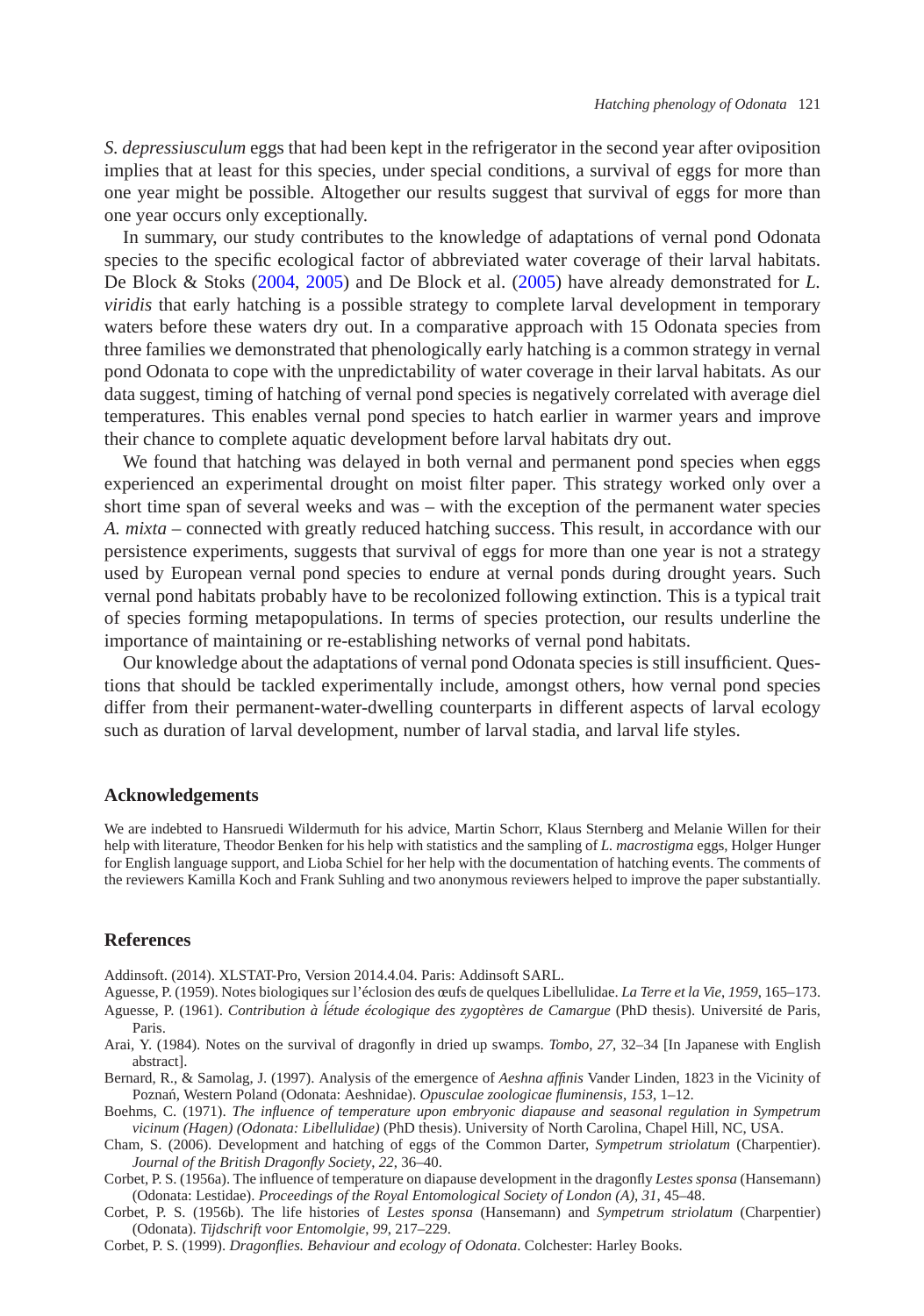- <span id="page-17-32"></span><span id="page-17-31"></span><span id="page-17-30"></span><span id="page-17-29"></span><span id="page-17-28"></span><span id="page-17-27"></span><span id="page-17-26"></span><span id="page-17-25"></span><span id="page-17-24"></span><span id="page-17-23"></span><span id="page-17-22"></span><span id="page-17-21"></span><span id="page-17-20"></span><span id="page-17-19"></span><span id="page-17-18"></span><span id="page-17-17"></span><span id="page-17-16"></span><span id="page-17-15"></span><span id="page-17-14"></span><span id="page-17-13"></span><span id="page-17-12"></span><span id="page-17-11"></span><span id="page-17-10"></span>De Block, M., & Stoks, R. (2004). Life-history variation in relation to time constraints in a damselfly. *Oecologia*, *140*, 68–75. [doi:10.1007/s00442-004-1575-6](http://dx.doi.org/10.1007/s00442-004-1575-6)
- <span id="page-17-48"></span>De Block, M., & Stoks, R. (2005). Pond drying and hatching date shape the trade-off between age and size at emergence in a damselfly. *Oikos*, *180*, 485–494.
- <span id="page-17-0"></span>De Block, M., Stoks, R., & De Bruyn, L. (2005). Egg hatching patterns within and among populations of a damselfly occupying permanent and temporary ponds. *Archiv für Hydrobiologie*, *163*, 195–209. [doi:10.1127/0003-9136/2005/0163-0195](http://dx.doi.org/10.1127/0003-9136/2005/0163-0195)
- Gardner, A. E. (1950a). The life-history of *Sympetrum sanguineum* (Müller) (Odonata). *Entomologist's Gazette*, *1*, 21–26.
- <span id="page-17-45"></span><span id="page-17-38"></span>Gardner, A. E. (1950b). The life-history of *Sympetrum striolatum striolatum* (Charpentier) (Odonata). *Entomologist's Gazette*, *1*, 53–60.
- Gardner, A. E. (1950c). The life-history of *Aeshna mixta* Latreille (Odonata). *Entomologist's Gazette*, *1*, 128–138.
- <span id="page-17-34"></span>Gardner, A. E. (1951). The life-history of *Sympetrum danae* (Sulzer) = *S. scoticum* (Donovan) (Odonata). *Entomologist's Gazette*, *2*, 109–127.
- Gardner, A. E. (1952). The life-history of *Lestes dryas* Kirby (Odonata). *Entomologist's Gazette*, *3*, 4–26.
- Hoess, R. (2003). Ist *Sympetrum meridionale* in der Schweiz heimisch? Funde von 1998–2002 und Anmerkungen zu Habitat, Phänologie, Verhalten und Morphologie (Odonata: Libellulidae). *Libellula*, *22*, 61–86.
- <span id="page-17-33"></span>Jinguji, H., Tujuzaki, H., & Ueda, T. (2010). Effects of temperature and light on the hatching of overwintering eggs in three Japanese *Sympetrum* species. *Paddy and Water Environment*, *8*, 385–391. [doi:10.1007/s10333-010-0217-3](http://dx.doi.org/10.1007/s10333-010-0217-3)
- Jödicke, R. (1997). *Die Binsenjungfern und Winterlibellen Europas*. Magdeburg: Westarp Wissenschaften.
- <span id="page-17-44"></span><span id="page-17-8"></span>Jödicke, R., & Thomas, B. (1993). Bivoltine Entwicklungszyklen bei *Sympetrum striolatum* (Charpentier) in Mitteleuropa (Anisoptera: Libellulidae). *Odonatologica*, *22*, 357–364.
- <span id="page-17-37"></span>Loibl, E. (1958). Zur Ethologie und Biologie der deutschen Lestiden (Odonata). *Zeitschrift für Tierpsychologie*, *15*, 54–81.
- <span id="page-17-42"></span>Münchberg, P. (1930). Beiträge zur Kenntnis der Biologie der Odonaten Nordostdeutschlands. Die Biologie des Genus *Sympetrum* Newm. *Sitzungsberichte der Gesellschaft Naturfreunde Berlin*, *5*, 205–234.
- Münchberg, P. (1933). Beiträge zur Kenntnis der Biologie der Lestinae Calv. *Internationale Revue der gesamten Hydrobiologie und Hydrographie Leipzig*, *28*, 141–171.
- <span id="page-17-6"></span>Needham, J. G. (1903). Aquatic insects in New York State. Part 3. Life histories of Odonata, suborder Zygoptera. *New York State Museum Bulletin*, *68*, 204–217.
- Obana, S. (1974). Duration of the egg stage in dragonflies. *Gracile*, *16*, 1–3 [In Japanese].
- <span id="page-17-40"></span><span id="page-17-39"></span>Ottolenghi, C. (1987). Reproductive behaviour of *Sympetrum striolatum* (Charp.) at an artificial pond in northern Italy (Anisoptera: Libellulidae). *Odonatologica*, *16*, 297–306.
- <span id="page-17-35"></span>Pilon, J. G. & Masseau, M. J. (1984). The effect of temperature on egg development in Zygoptera: a preliminary discussion. *Advances in Odonatology*, *2*, 177–193.
- <span id="page-17-3"></span>Pritchard, G., Harder, L. D., & Mutch R. A. (1996). Development of aquatic insect eggs in relation to temperature and strategies for dealing with different thermal environments. *Biological Journal of the Linnean Society*, *58*, 221–244. [doi:10.1111/j.1095-8312.1996.tb01432.x](http://dx.doi.org/10.1111/j.1095-8312.1996.tb01432.x)
- Robert, P.-A. (1959). *Die Libellen (Odonaten)*. Bern: Kümmerly & Frey.
- <span id="page-17-4"></span><span id="page-17-1"></span>Röhn, C., Sternberg, K., & Kuhn, J. (1999). *Lestes dryas* (Kirby, 1890). In K. Sternberg & R. Buchwald (Eds.), *Die Libellen Baden-Württembergs Volume 1* (pp. 398–408). Stuttgart: Ulmer.
- <span id="page-17-47"></span>Röhn, C., Kuhn, J., & Sternberg, K. (2000). *Sympetrum flaveolum* (Linnaeus, 1758). In K. Sternberg & R. Buchwald (Eds.), *Die Libellen Baden-Württembergs Volume 2* (pp. 548–559). Stuttgart: Ulmer.
- Rota, E., & Carchini, G. (1988). Considerations on an autumn record of *Lestes* larvae in Italy (Zygoptera: Lestidae). *Notulae Odonatologicae*, *3*, 9–13.
- <span id="page-17-41"></span>Sawchyn, W. W., & Church, N. S. (1973). The effects of temperature and photoperiod on diapause development in the eggs of four species of *Lestes* (Odonata: Zygoptera). *Canadian Journal of Zoology*, *51*, 1257–1265.
- <span id="page-17-2"></span>Sawchyn, W. W., & Gillott, C. (1974). The life history of *Lestes congener* (Odonata: Zygoptera) on the Canadian Prairies. *The Canadian Entomologist*, *106*, 367–376.
- <span id="page-17-5"></span>Schaller, F. (1968). Action de la température sur la diapause et le développement de l'embryon d'*Aeshna mixta* (Odonata). *Journal of Insect Physiology*, *14*, 1477–1483.
- <span id="page-17-7"></span>Schaller, F. (1972). Action de la température sur la diapause embryonnaire et sur le typ de développement d'*Aeshna mixta* Latreille (Anisoptera: Aeshnidae). *Odonatologica*, *1*, 143–153.
- Schiemenz, H. (1953). *Die Libellen unserer Heimat*. Jena: Urania.
- Sniegula, S., & Johansson, F. (2010). Photoperiod affects compensating developmental rate across latitudes in the damselfly *Lestes sponsa*. *Ecological Entomology*, *35*, 149–157. [doi:10.1111/j.1365-2311.2009.01164.x](http://dx.doi.org/10.1111/j.1365-2311.2009.01164.x)
- <span id="page-17-9"></span>Sternberg, K. (1990). *Autökologie von sechs Libellenarten der Moore und Hochmoore des Schwarzwaldes und Ursachen ihrer Moorbindung* (PhD thesis). Albert-Ludwigs-Universität, Freiburg i. Br., Germany.
- <span id="page-17-36"></span>Sternberg, K. (1999a). *Chalcolestes viridis* (Vander Linden, 1825). In K. Sternberg & R. Buchwald (Eds.), *Die Libellen Baden-Württembergs Volume 1* (pp. 379–388). Stuttgart: Ulmer.
- Sternberg, K. (1999b). *Lestes sponsa* (Hansemann, 1823). In K. Sternberg & R. Buchwald (Eds.), *Die Libellen Baden-Württembergs Volume 1* (pp. 409–418). Stuttgart: Ulmer.
- <span id="page-17-46"></span>Sternberg, K., Höppner, B., & Schmidt, B. (2000). *Aeshna affinis* Vander Linden, 1820. In K. Sternberg & R. Buchwald (Eds.), *Die Libellen Baden-Württembergs Volume 2* (pp. 8–23). Stuttgart: Ulmer.
- <span id="page-17-43"></span>Sternberg, K. & Röske, W. (1999). *Lestes barbarus* (Fabricius, 1798). In K. Sternberg & R. Buchwald (Eds.), *Die Libellen Baden-Württembergs Volume 1* (pp. 388–398). Ulmer: Stuttgart.